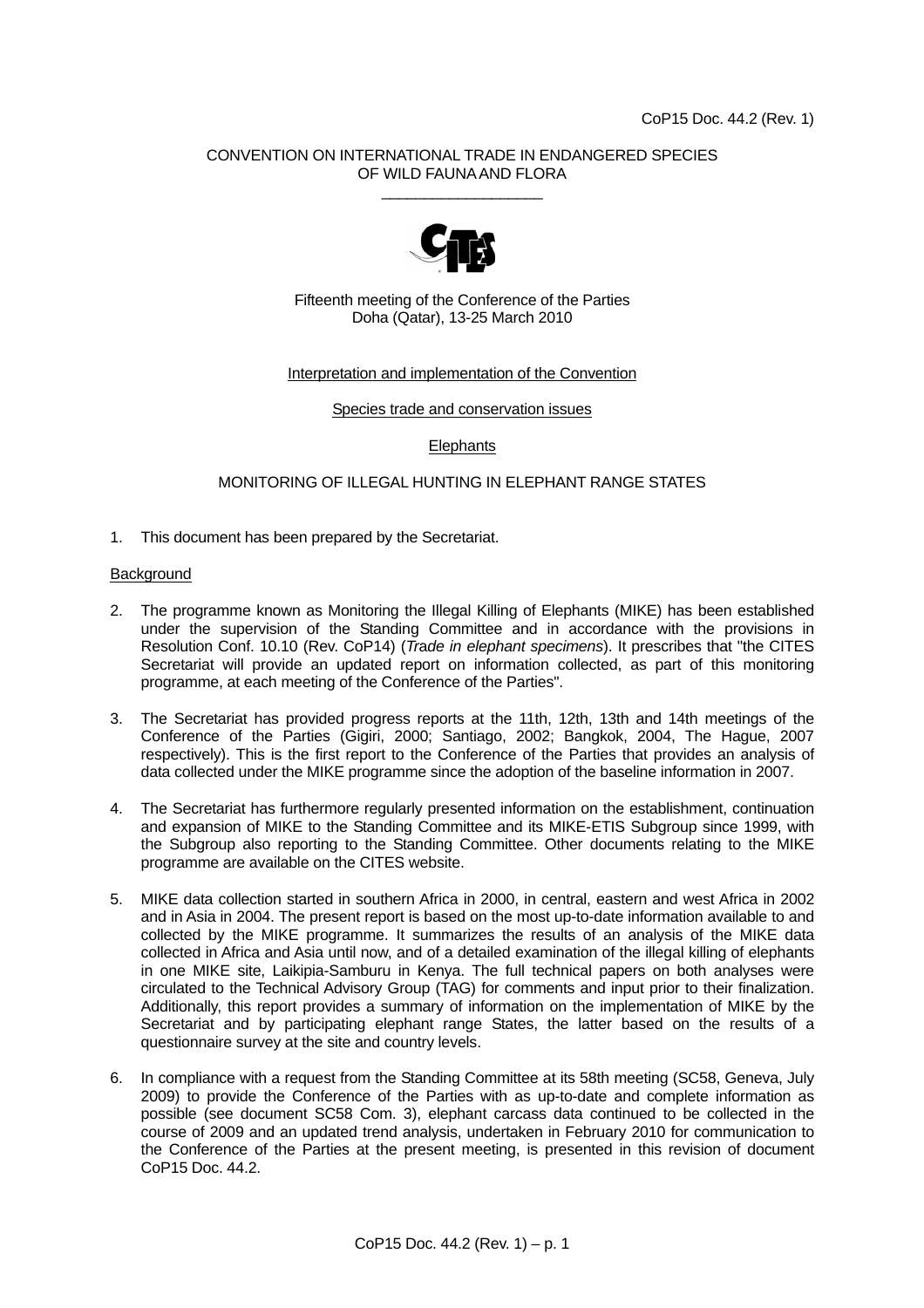## MIKE data analysis: trends and factors influencing levels of illegal killing of elephants

#### MIKE data analyses of 2007 and 2008

- 7. A preliminary analysis of MIKE baseline information, collected between 2000 and 2007 in 51 MIKE sites in Africa and 20 in Asia, was approved by the Standing Committee at its 55th meeting [see document SC55 Doc. 10.2 (Rev. 1)]. Findings from the preliminary baseline analysis include the following:
	- The MIKE baseline analysis examined 29 factors that could potentially influence levels of illegal killing, and identified five factors that strongly correlated with levels of illegal killing in Africa. These included ecosystem type (forests experiencing higher levels of illegal killing than savannah), actual levels of protection, ease of human access (e.g. through logging and mining roads), and the Corruption Perceptions Index (CPI) produced annually by Transparency International. The analysis further suggested that levels of illegal killing, statistically adjusted for effort and influencing factors, were highest in central Africa (where 63 % of carcasses were found to be illegally killed), followed by eastern (57 %), west (33 %) and southern Africa (19 %).
	- Levels of illegal killing in Asia were found to be extremely low (lower than in any of the African subregions) and largely motivated by human-elephant conflicts. Out of the 29 examined factors, only the Corruption Perceptions Index was significantly related with levels of illegal killing.

It was furthermore established that, based on information from the IUCN/SSC African and Asian elephant specialist groups, the MIKE programme monitored in its African sites between 35 and 43 % of the total estimated number of African elephants (African MIKE sites covering some 16 % of the range of African elephants) and in its Asian sites between 27 and 35 % of the estimated Asian elephant population.

- 8. In 2008, the MIKE Central Coordination Unit undertook a further analysis of MIKE data using information on 2,316 elephant carcasses from 47 African MIKE sites collected between 2000 and 2008 to establish trends in the level of illegal killing of African elephants, and identified some of the most important factors influencing this trend at the continental level. The results were presented to African elephant range States at the first African elephant meeting (Mombasa, June 2008), the MIKE Technical Advisory Group at its seventh meeting (TAG7, Nairobi, January 2009), and the MIKE-ETIS Subgroup of the Standing Committee. The analysis suggested the following:
	- The successful conservation of elephants rested largely on the authorities responsible for elephant management at the national level, but that other factors at the national level could also have an influence.
	- There were significant negative relationships between poaching levels and: (a) the level of effort devoted by range States to monitor their elephant populations (a proxy for conservation effort); (b) the Corruption Perceptions Index (a proxy for good governance); and (c) the Human Development Index of the United Nations Development Programme (UNDP) (a proxy for social and economic welfare).
	- The analysis further suggested an ongoing increase in the rate of illegal killing of elephants in Africa, but no relationship was apparent between trends in rates of illegal killing and CITES decisions regarding elephants.

#### MIKE data analysis of 2010

9. The current document summarizes the findings of a more refined and updated analysis of carcass data than those mentioned above. In addition to information on global trends in the level of illegal killing of elephants since 2002, the analysis investigates a number of site- and country-level variables that are significantly associated with levels of illegal killing at MIKE sites. The full technical report, including explanations on the analytical and statistical methodology and references, is available as an information document at the present meeting and will be submitted for publication in peer-reviewed scientific literature.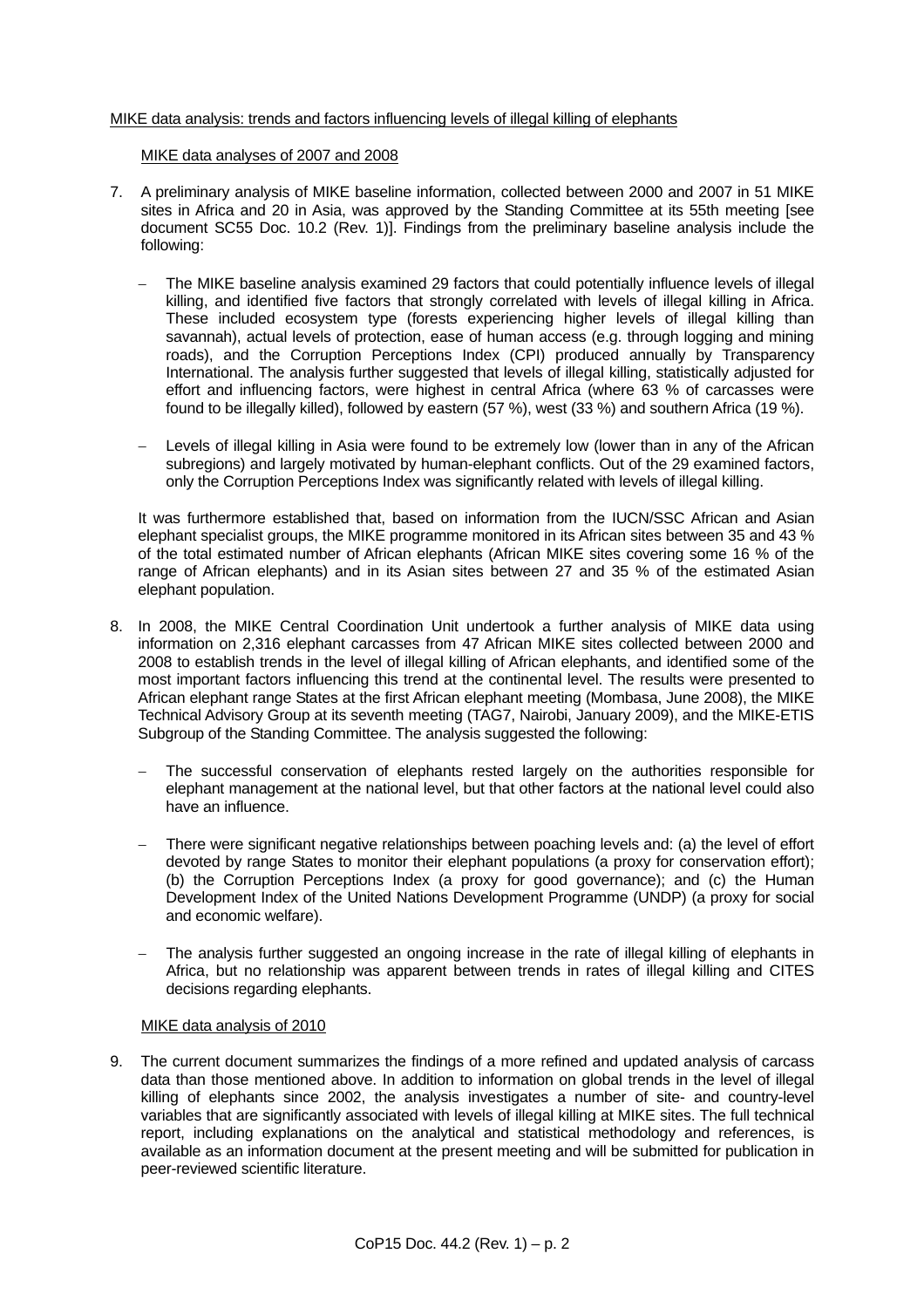#### *Data sets and analytical approach*

10. The data analysed consist of 6,566 carcasses of elephants that died between 2002 and 2009, recorded in 66 MIKE sites in Africa and Asia. The year of death was assigned to each and every carcass using standard carcass ageing criteria endorsed by the MIKE TAG. Carcass data for 2000- 2001 were excluded because they were only available for six sites. Carcass data were aggregated by site and by year to derive an annual measure of illegal killing, calculated as the Proportion of Illegally Killed Elephants (PIKE). Because PIKE is the ratio of illegally killed elephants to all carcasses encountered, it is not strictly an estimate of the scale of poaching, but a relative indicator of poaching rates, which is assumed to be a reasonable proxy for the purpose of making comparisons. The fact that PIKE is a ratio relative to the total number of carcasses encountered also means that site-year combinations where no elephant carcasses were reported had to be excluded from the analysis. The table in the Annex to this document shows the data used in the analysis. Countries for which no carcass data were available and for which PIKE could thus not be calculated are Bhutan, Equatorial Guinea, Sri Lanka and Togo. The relationship between PIKE and a number of covariates (described below) was investigated through the use of hierarchical binomial logistic models fitted in a Bayesian framework. Such statistical models permit the estimation of "predicted" levels of PIKE, that is, the values of PIKE after adjusting for all the covariates included in the model, while allowing for the fact that some covariates exert their influence at the site level whereas others act at the national level.

#### *Covariates ('influencing factors')*

11. Covariates were used to determine the factors associated with levels of illegal killing. In addition, the inclusion of covariate data in the analysis allows for the removal of biases and confounding factors inherent in the data, thus resulting in more unbiased time trends. The baseline analysis employed a number of categorical factors as covariates. For the present analysis, more refined and quantitative measures of the significant influencing factors were identified than those used for the analyses of 2007 and 2008, both at the country and site levels. The covariates explored for the present analysis, with their source and the level at which they apply, are listed in the table below.

# Table 2 Covariates explored in the MIKE analysis

| Name    | <b>Description</b>                           | Source                            | Level       |
|---------|----------------------------------------------|-----------------------------------|-------------|
| cpi     | <b>Corruption Perceptions Index</b>          | <b>Transparency International</b> | Country     |
| ps      | Political Stability and absence of violence  | World Bank                        | Country     |
| ge      | Government effectiveness                     | World Bank                        | Country     |
| rq      | Regulatory quality                           | <b>World Bank</b>                 | Country     |
| rl.     | Rule of law                                  | <b>World Bank</b>                 | Country     |
| CC      | Control of corruption                        | <b>World Bank</b>                 | Country     |
| va      | Voice and accountability                     | <b>World Bank</b>                 | Country     |
| popgrth | Annual population growth rate                | UN Statistics Division (UNSD)     | Country     |
| oda     | Overseas development aid received per capita | <b>UNSD</b>                       | Country     |
| gdp     | Gross domestic product per capita            | UNDP/UNSD                         | Country     |
| edu     | Educational attainment                       | UNDP/UNSD                         | Country     |
| lifexp  | Human life expectancy                        | UNDP/UNSD                         | Country     |
| hdi     | Human Development Index                      | <b>UNDP</b>                       | Country     |
| est     | Estimated elephant population size           | AED/ elephant surveys             | <b>Site</b> |
| dens    | Estimated elephant density                   | Derived                           | Site        |
| pf1     | Probable fraction                            | AED/ elephant surveys             | Site        |
| npp     | Net primary production                       | Imhoff et al 2004 - CIESIN        | Site        |
| people  | Human population                             | <b>ORNL 2006</b>                  | <b>Site</b> |
| ftprint | Human footprint                              | <b>WCS &amp; CIESIN 2002</b>      | Site        |

12. The MIKE baseline analysis found Transparency International's Corruption Perception's Index to be strongly associated with levels of illegal killing of elephants. To investigate whether PIKE is specifically related to corruption, or whether it is in fact associated with a different aspect of governance, the World Bank's World Governance Indicators (WGI) were used in addition to the CPI. The World Governance Indicators measure six different aspects of governance, namely government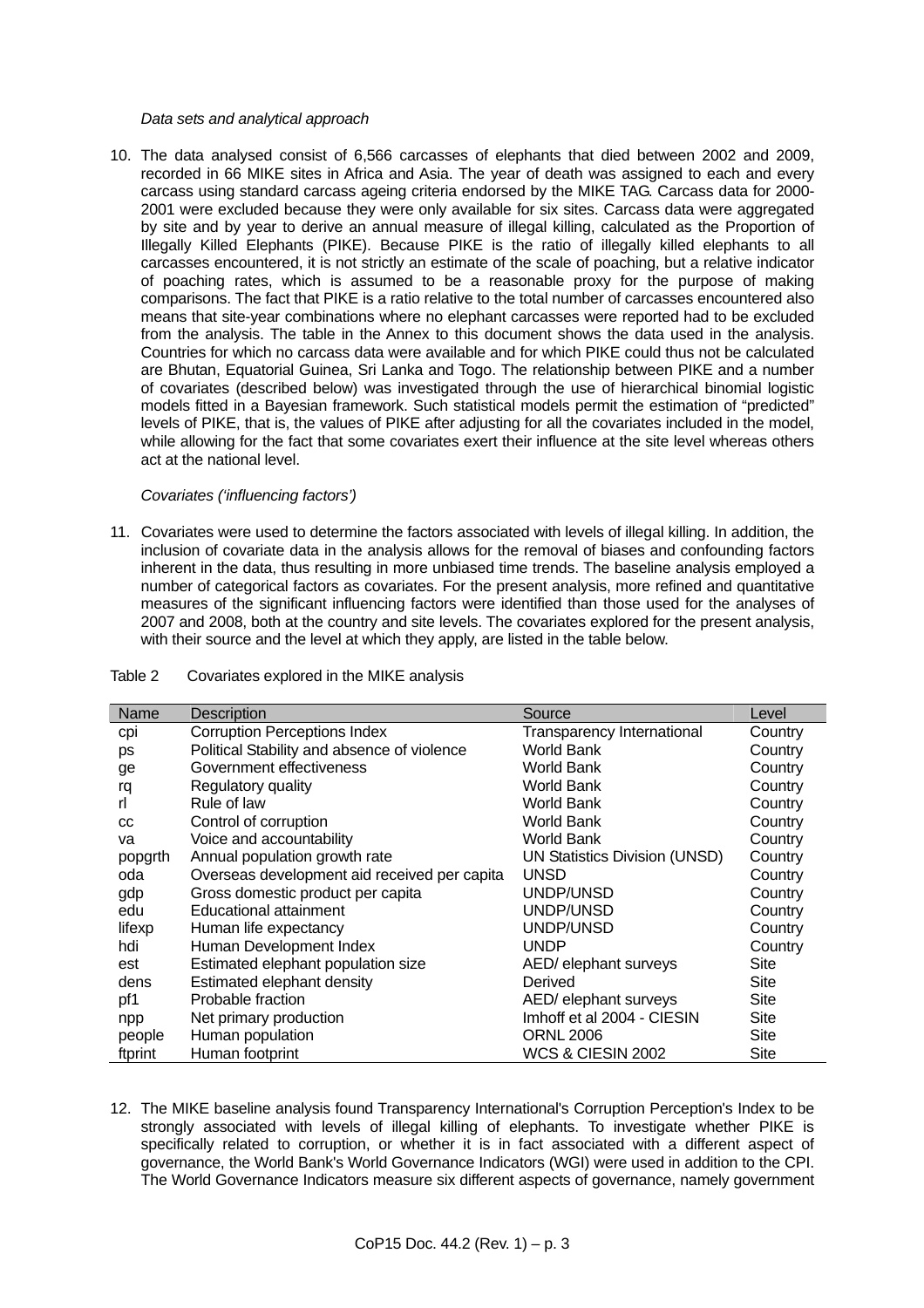effectiveness (*ge*), voice and accountability (*va*), political stability and absence of violence (*ps*), regulatory quality (*rq*), rule of law (*rl*) and control of corruption (*cc*). The Human Development Index (HDI) of the United Nations Development Programme (UNDP) along with its component measures on life expectancy, educational attainment and gross domestic product (GDP), were also explored in this analysis. Other development-related country-level variables explored are the annual population growth rate and the amount of overseas development aid received *per capita*. Finally, a measure of the scale and regulation of domestic ivory markets was included in the form of the 'mean market score', calculated by the Elephant Trade Information System (ETIS) (see document CoP14 Doc. 53.2). In order to keep the analysis simple, and as year-to-year variation in most of these indices appears to be fairly modest over the range of years under consideration, the 2007 values for the above variables were used in the analysis.

13. Site-level variables that were explored were those accounting for the size of the site (*area*) and its estimated elephant population (*est*), obtained from the IUCN African Elephant Database and directly from range State governments and MIKE surveys. The *net primary production* (*npp)* at the site, namely the net amount of solar energy converted to plant organic matter through photosynthesis, measured in units of elemental carbon, was used as a quantitative proxy measure of ecosystem type, with higher values of *npp* denoting higher vegetation cover. The Human Footprint dataset of the Wildlife Conservation Society (WCS) and the Center for International Earth Science Information Network (CIESIN) (2005)<sup>[1](#page-3-0)</sup> was used as a refinement of the "human access" and "land use type" covariates of the Baseline analysis. It is an index of human population pressure, including population density and population settlements, human land use and infrastructure (built-up areas, night-time lights, land use/land cover), and human access (coastlines, roads, railroads, navigable rivers). Human population size data (*people*) was obtained from the Landscan dataset (ORNL [2](#page-3-1)006)<sup>2</sup>. And finally, the "*probable fraction*" (*pf1*), a measure of the quality and precision of elephant population surveys (Blanc *et a*l 2007)<sup>[3](#page-3-2)</sup>, was used as a proxy for conservation effort. The quality of elephant population estimates depends on factors such as budgets, the capacity, motivation and experience of survey teams, the appropriateness of the chosen survey method and, more generally, the amount of effort devoted by countries to know and conserve their elephant populations.

# *Factors associated with the illegal hunting of elephants*

l

- 14. All country-level covariates investigated, except for the *Annual population growth rate* and the *Index of domestic ivory markets,* were significantly related to PIKE in their own right, but the variables *government effectiveness* and the *human development index* were found to be overwhelmingly influential: after including either of them in the model, all other country-level variables, including the CPI, became insignificant. Countries with low *government effectiveness* or low *human development index* scores tend to be associated with higher levels of elephant poaching, and poaching rates decline as government effectiveness and the *human development index* increase [Figure 1(c) and (d)]. This confirms the finding from previous MIKE analyses that governance and social welfare are exceptionally important predictors of poaching rates. It further suggests, however, that it may not be corruption per se that determines poaching rates, but rather the efficacy with which governments formulate and implement conservation policies.
- 15. At the site level, the most important explanatory variable was *net primary production*, with poaching being more intense where vegetation cover is greater [Figure 1(a)]. This may be due to the decreased probability of detection by law enforcement patrols in dense vegetation*.* Overall, the effect of human population size seems to be small, but its interaction with site *area* is important. At sites with low human population densities, poaching rates tend to be lower in larger sites [Figure 1(b)]. On the other hand, there is no evidence of an *area* effect at sites with high human population density. This may indicate that in areas of low human population density, the additional logistical

<span id="page-3-0"></span>*<sup>1</sup>* Wildlife Conservation Society (WCS) and Center for International Earth Science Information Network (CIESIN). (2005). *Last of the Wild Project,* Version 2, 2005 (LWP-2): Global Human Footprint Dataset (HF). http://sedac.ciesin.columbia.edu/wildareas/.

<span id="page-3-1"></span>*<sup>2</sup>* Oak Ridge National Laboratory (2006). *Landscan Global Population Database.* URL http://www.ornl.gov/landscan.

<span id="page-3-2"></span>*<sup>3</sup>* Blanc, J.J., RFW Barnes, G.C. Craig, H.T. Dublin, C.R. Thouless, I. Douglas-Hamilton and J. A. Hart (2007). *African Elephant Status Report 2007: An update from the African Elephant Database*. IUCN.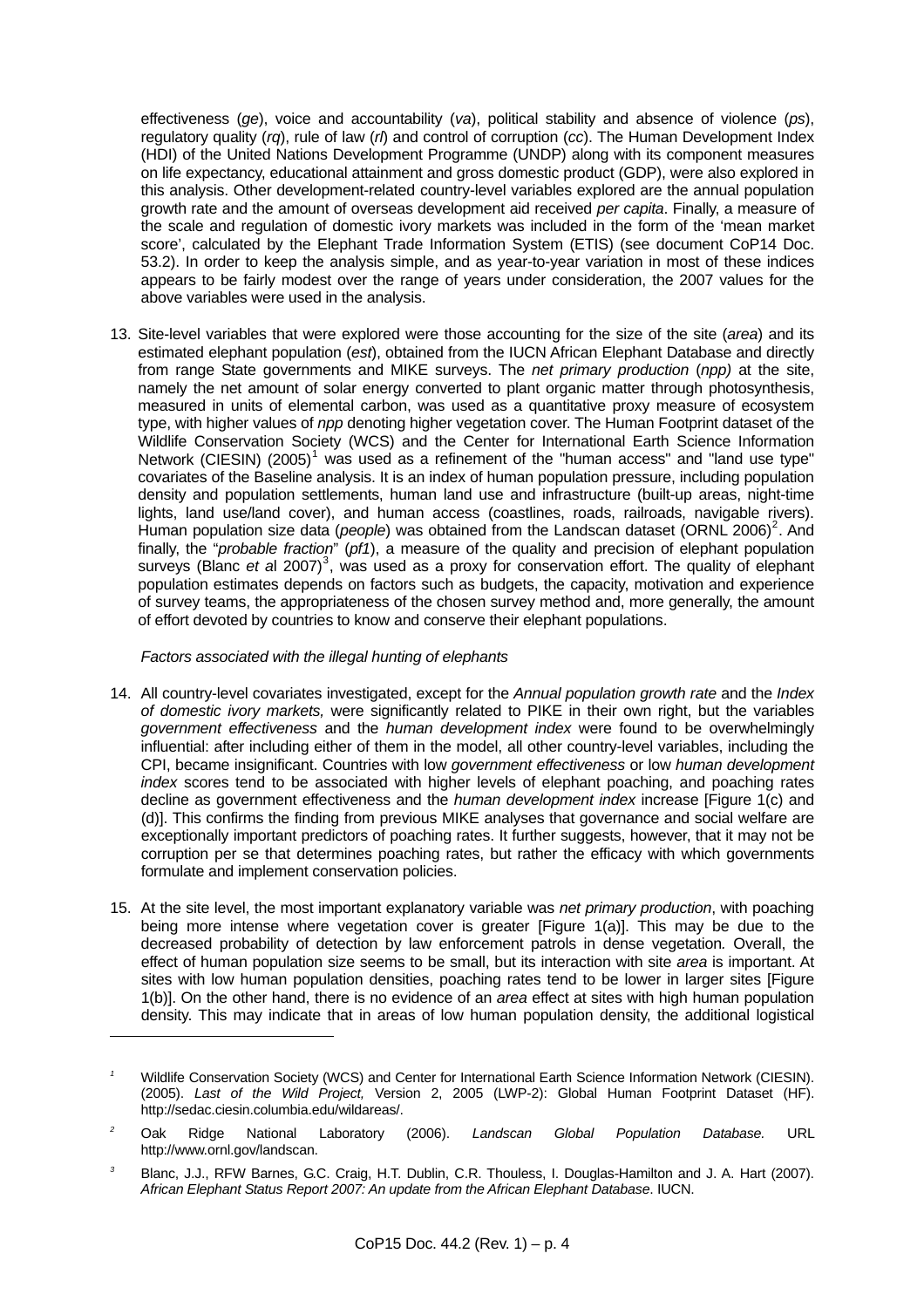preparation required, the transport challenges, and the greater difficulty in locating elephants, with perhaps the increased probability of being caught in the process, tend to deter poachers from exploiting large sites.

16. The graphs in Figure 2, which originate from the analysis conducted in mid-2009, compare the effects of each of the two significant site-level variables on adjusted PIKE for countries with 'low' *government effectiveness* and 'high' *government effectiveness*. As can be seen from the figure, the effects on the levels of poaching of site area and vegetation cover are far more pronounced in countries with low government effectiveness than in countries with high government effectiveness. In other words, the strength of the relationships between poaching rates on the one hand and site area and vegetation cover on the other declines as governance increases. This suggests that improving government effectiveness may have a positive impact towards reducing poaching levels.



Figure 1 Relationship between PIKE and (a) net primary production, (b) site area, (c) government effectiveness and (d) human development index. All other covariates are set to their mean values, and year set to 2006. The short bars along the horizontal axis represent the distribution of data points.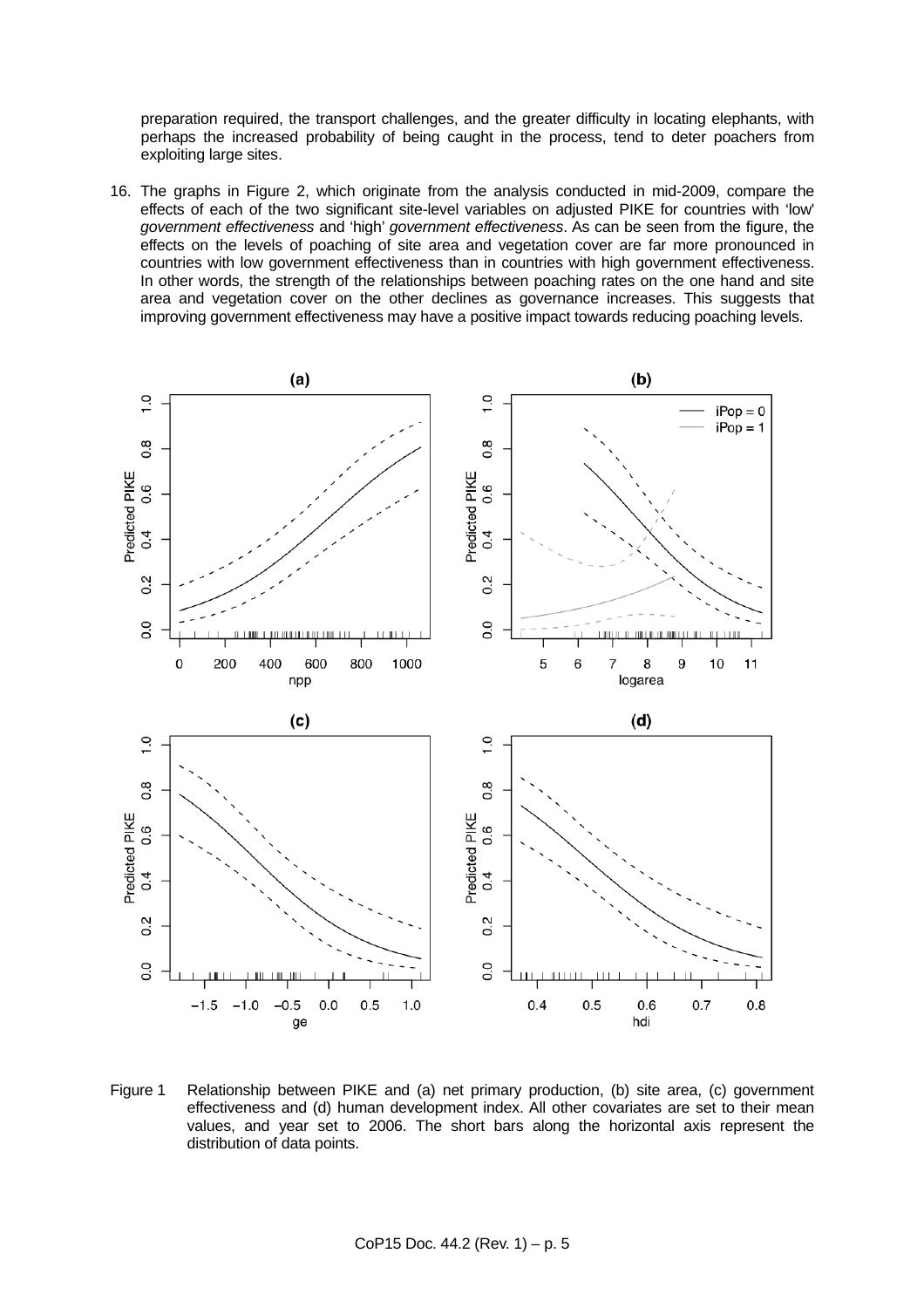

- Figure 2 Effect of (a) site area and (b) net primary production on PIKE for a hypoyhetical country with high *government effectiveness* (grey line) and low *government effectiveness* (black line). All other covariates are set to their mean values and year is set to 2006. Results based on the MIKE analysis conducted in mid-2009.
- 17. Figure 3 shows the relative level of poaching (PIKE) in 2009 for individual sites as estimated by the statistical model, that is, after adjusting for the effects of the covariates. The overall average predicted PIKE for 2009 is 45%. At the sub-regional level, predicted PIKE levels vary considerably, with highest average levels in central Africa (69%) followed by west Africa (60%), and belowaverage levels in eastern Africa (42%), southern Africa (37%) and Asia (17%). These results support the MIKE baseline finding that levels of elephant poaching are highest in central Africa and lowest in Asia.
- 18. Figures 4 and 5 show the differences between measured and predicted values at individual sites and countries grouped and ranked by subregion (amalgamating south and southeast Asia) and after adjusting for all variables in the model. In Figures 4 and 5, countries and sites lying to the right of the vertical line and whose confidence intervals do not overlap zero can be interpreted to experience higher than predicted levels of poaching, whereas those lying to the left of the line and whose credible interval does not overlap zero experience lower than predicted poaching levels. In a sense, these differences, or "residuals" as they are formally called, give an indication of the fit of the model for individual sites and countries. Large positive or negative differences between measured and predicted values can be a reflection of poor data quality or of other variables, not included in the model, exerting an influence at specific sites or countries.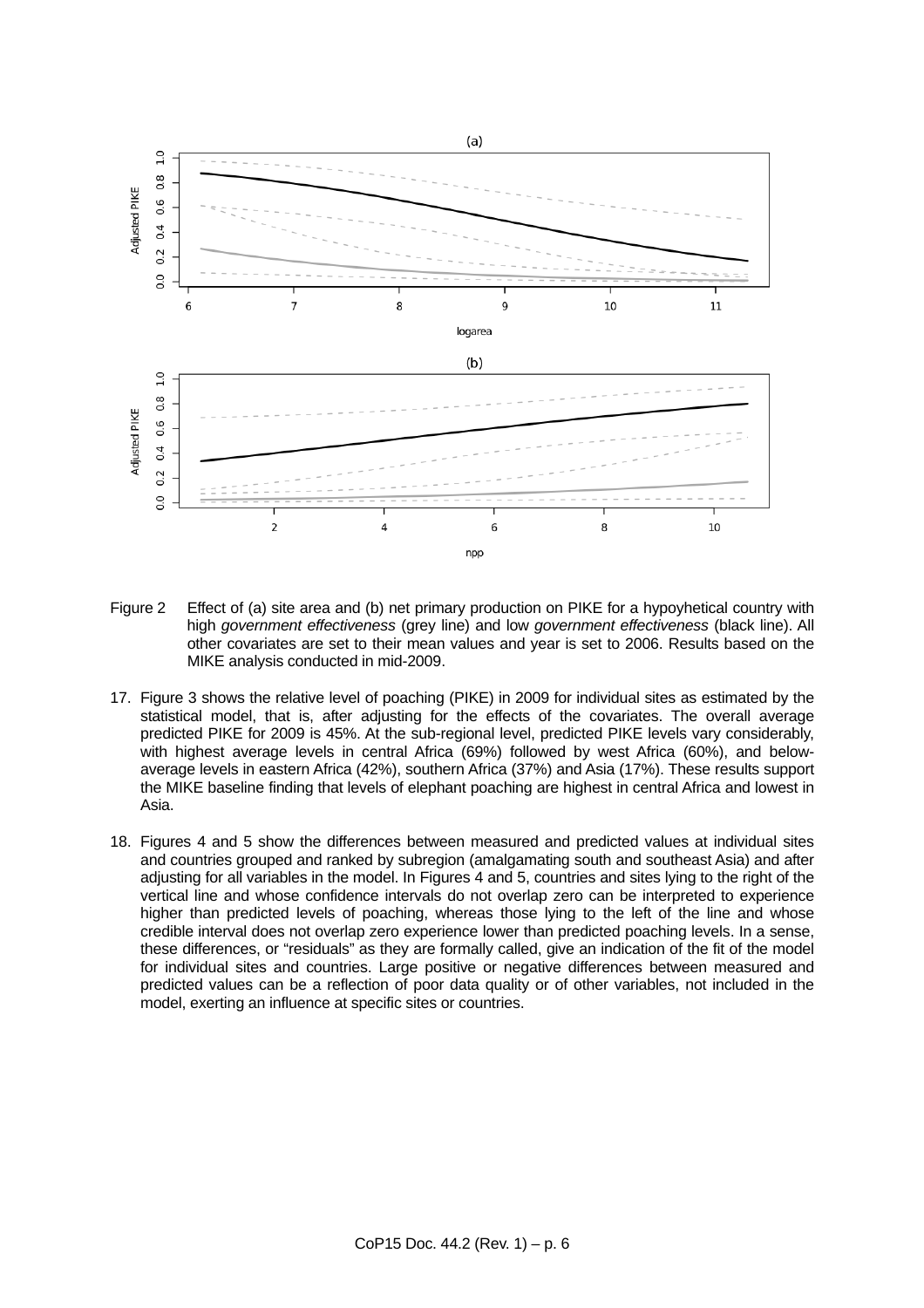

Figure 3 Relative levels of elephant poaching (PIKE) at the site level in 2009, as estimated by the statistical model, grouped by sub-region and ranked from highest to lowest.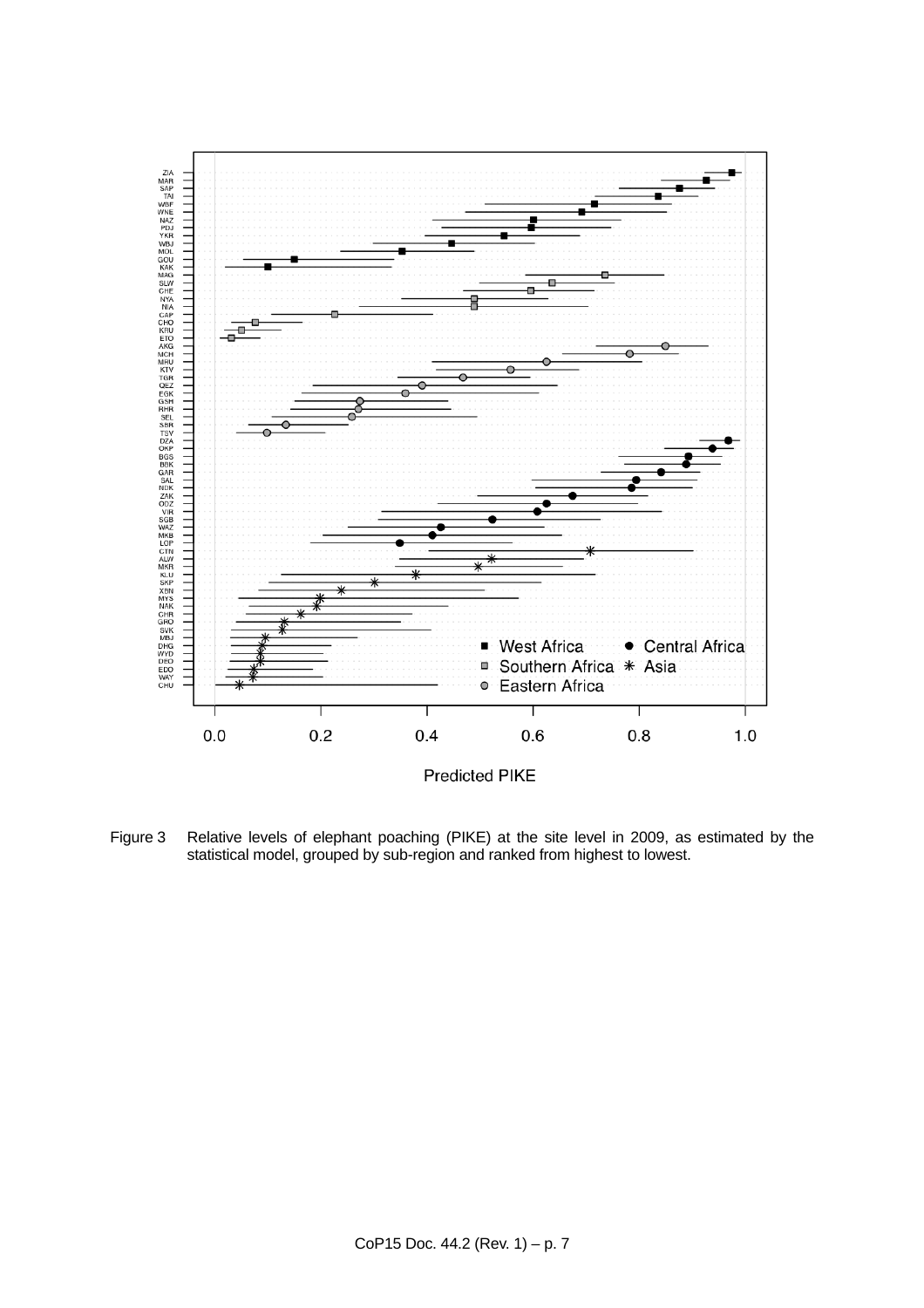

Site effect

Figure 4 Site-level effects grouped by subregions and ranked, along with 95 % credible intervals (horizontal lines). Sites lying to the right of the zero line and in which the 95 % credible interval does not overlap zero can be interpreted to suffer from higher than predicted levels of elephant poaching. The numbers to the right of the confidence intervals represent total numbers of carcasses. It may seem strange to see estimates based on just one carcass at some sites. However, it should be borne in mind that a result of fitting hierarchical models is that there is a certain amount of sharing, or pooling of information across sites (and countries). The effect of this is that a mean at a site with few observations is a weighted mean of observations at that site together with observations from other sites. In any case, the wide credible intervals for these estimates reflect the uncertainty arising from small samples. The site codes are explained in the Annex.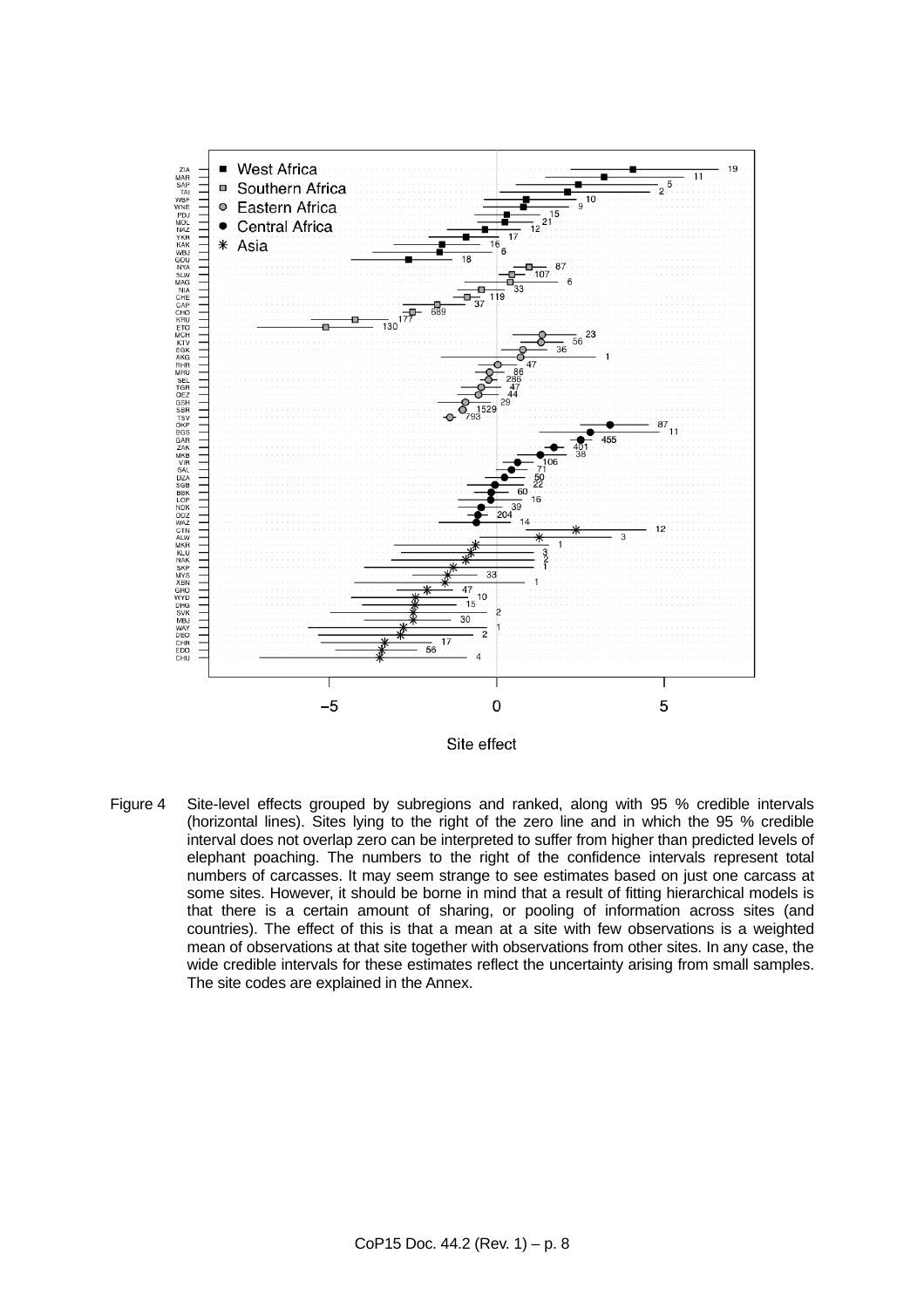

Country effect

Figure 5 Country effects grouped by subregion and ranked, along with 95 % confidence intervals (horizontal lines). Countries lying to the right of zero and whose confidence interval does not overlap zero can be interpreted to suffer from higher than predicted levels of elephant poaching. The numbers to the right of the confidence intervals represent total numbers of carcasses. The country codes are detailed in the Annex.

### *Time trend*

<span id="page-8-0"></span>18. Averaging the effects of other covariates, the global time trend is shown in Figure 5. The trend suggests stable or declining PIKE levels between 2002 and 2006, followed by a steep increase, peaking in 2008 followed by a decline in 2009.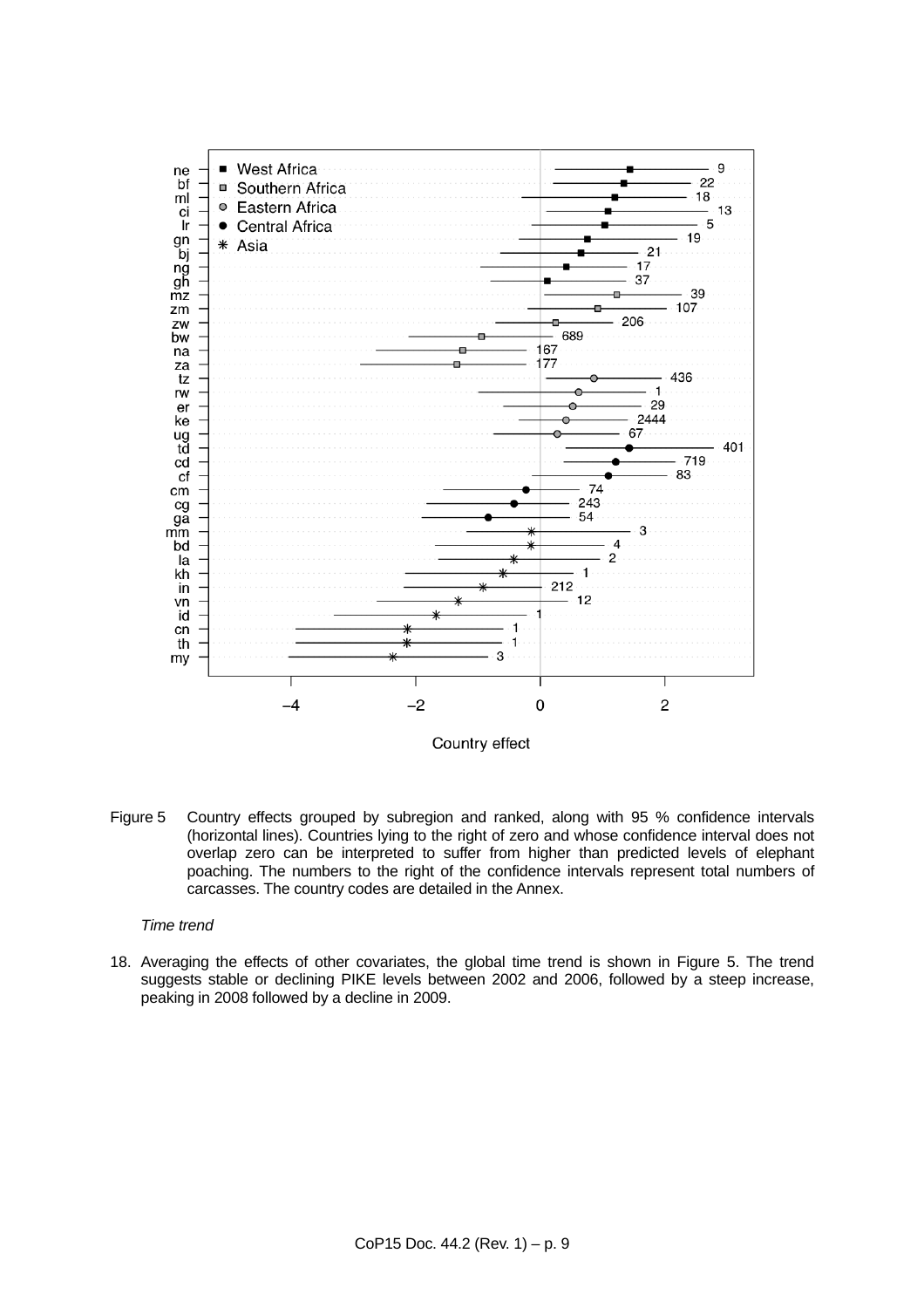



- 19. One of the objectives of the MIKE programme is to determine whether trends in the levels of illegal killing of elephants are related to CITES decisions on trade in ivory. The trend chart in Figure 6 provides an opportunity to explore such relationships. In 2002, a one-off sale of stocks of raw elephant ivory from southern African range States was approved, subject to conditions, but trends in PIKE declined between that year and 2006. In 2006, the Standing Committee decided that some of the conditions for the sale had not been met and that it could not take place, but the levels of illegal killing of elephants began to increase thereafter. The sale was finally given the go-ahead by the Standing Committee in May 2007, and the sale of additional stocks was approved shortly afterwards at the 14th meeting of the Conference of the Parties (CoP14, The Hague, June 2007). By that time, however, the increase in PIKE was already underway. The sales of the ivory stocks took place in late 2008 at the time when PIKE levels were peaking, and poaching levels declined the following year. Based on the limited evidence available, no relationship between CITES decisions and the levels of PIKE can be inferred.
- 20. While the analysis presented here has a number of limitations (see COP 15 Inf. 40 and Inf. 41 for details), it should provide a reasonably good picture of trends in illegal killing of elephants, and the factors associated with it. Care is needed in interpreting the findings of this analysis. To infer from the data that there is an *association* between, say, governance and elephant poaching is not to claim a *causal* relationship. While there may well be reasons for believing that a causal relationship exists, analysis of the data available for this study tells nothing about the underlying causal processes and mechanisms that drive effective law enforcement and compliance. Put another way,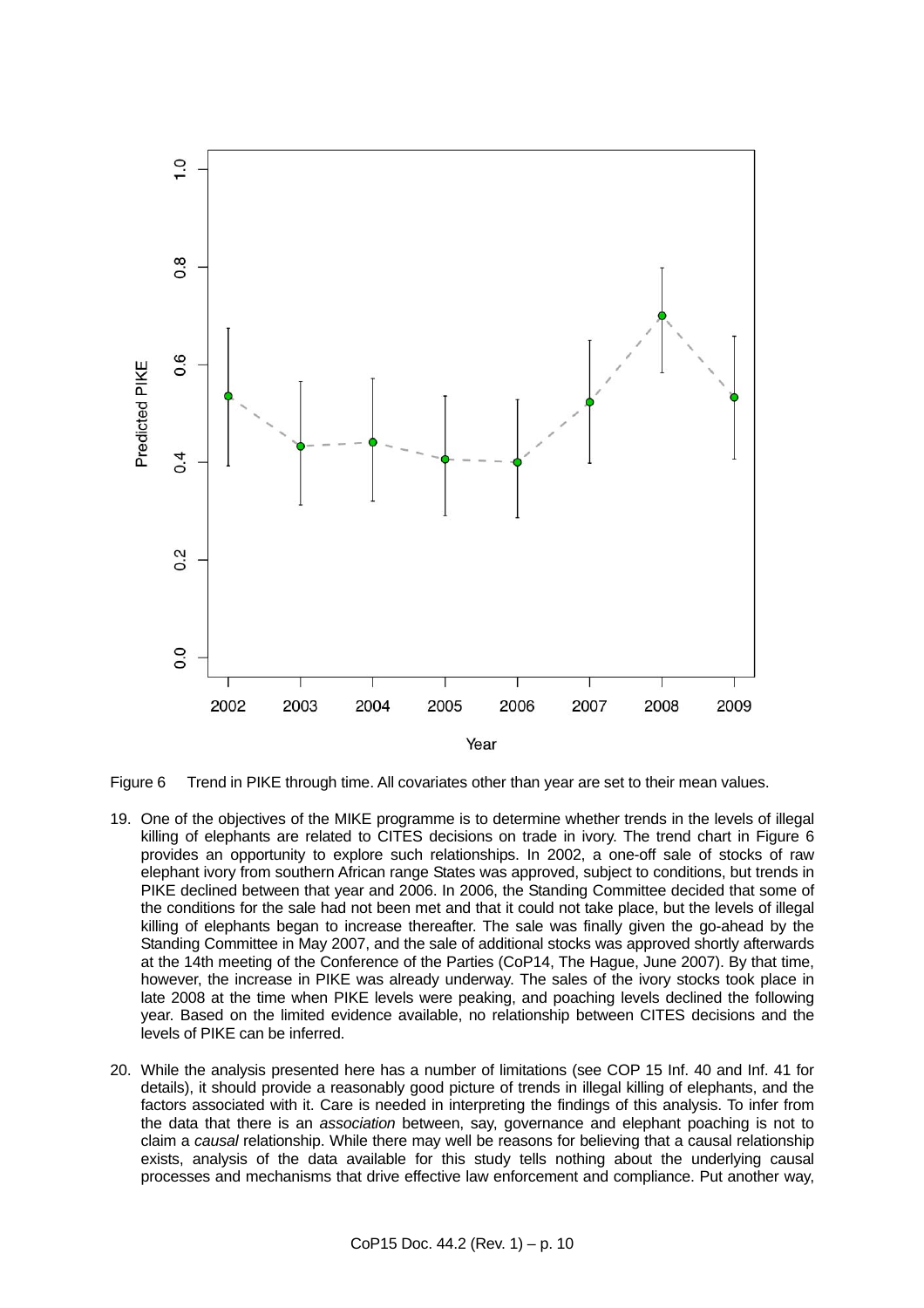although it can be said that governance and human development are *correlates* of illegal activity, it is difficult to claim that they are *drivers* of that activity without knowledge of the underlying processes. While awaiting more detailed evidence of these processes to be assembled, however, it is expected that if human intervention can bring about improvements in governance and development, then a corresponding reduction in the relative rate of elephant poaching can be anticipated.

# An analysis of the Proportion of Illegally Killed Elephants (PIKE) at the site level: a case study from the Laikipia-Samburu MIKE site in Kenya

21. In order to explore the utility of MIKE monitoring and information for the local management of elephants, the MIKE CCU contracted the non-governmental organization Save the Elephants to undertake a detailed analysis of the illegal killing of elephants and PIKE in a well-researched MIKE site, namely Laikipa-Samburu in Kenya. This site is unique in its variety of land uses and management regimes, which enables a detailed study of factors associated with levels of PIKE within the site. This is largely due to the dedication of Save the Elephants to collect and verify data on elephant carcasses at the site through the use of informants from local communities. As a result of these efforts, the site boasts the highest carcass detection rates of any MIKE site. At the same time, however, the use of informal intelligence networks means that the level of effort devoted to searching for carcasses is difficult to quantify. The main findings of the study are summarized below. The full study is available as an information document at the present meeting and will be submitted for publication in peer-reviewed scientific literature.

# *PIKE in the Laikipia-Samburu MIKE site*

- 22. Kenya began implementing the MIKE programme in June 2002, and has currently four MIKE sites, including Laikipia-Samburu. The Kenya Wildlife Service has been monitoring and recording elephant mortality of all elephant populations in the country since 1990, including in the Laikipia-Samburu MIKE site. The elephants' range covers a wide variety of habitats, land use types, and political boundaries that are managed by a variety of stakeholders and law enforcement entities, including national reserves (1.7 % of area), community conservation areas (9.4 %), undeveloped government-owned trust land (49 %), forest reserves (10.1 %), private ranches - some of which comprise private wildlife sanctuaries - (15.9 %), agricultural settlement (13.4 %) and urban centres (0.5 %). The African elephant population size in Laikipia-Samburu is approximately 6,350 (this is the average of an aerial census in 2002 and in 2008) (see Figures 7 and 8).
- 23. From 2002 to 2008, 1,124 carcasses were detected, averaging 160.6 (minimum =  $93$ , maximum = 234) carcasses per year. Assuming a putative natural mortality of 5 % per year, the number of carcasses detected would represent approximately half of the expected number of deaths in the system, a level that simulations indicate would provide accurate estimates of the cause of death, assuming that carcass detection in relation to cause of death is random.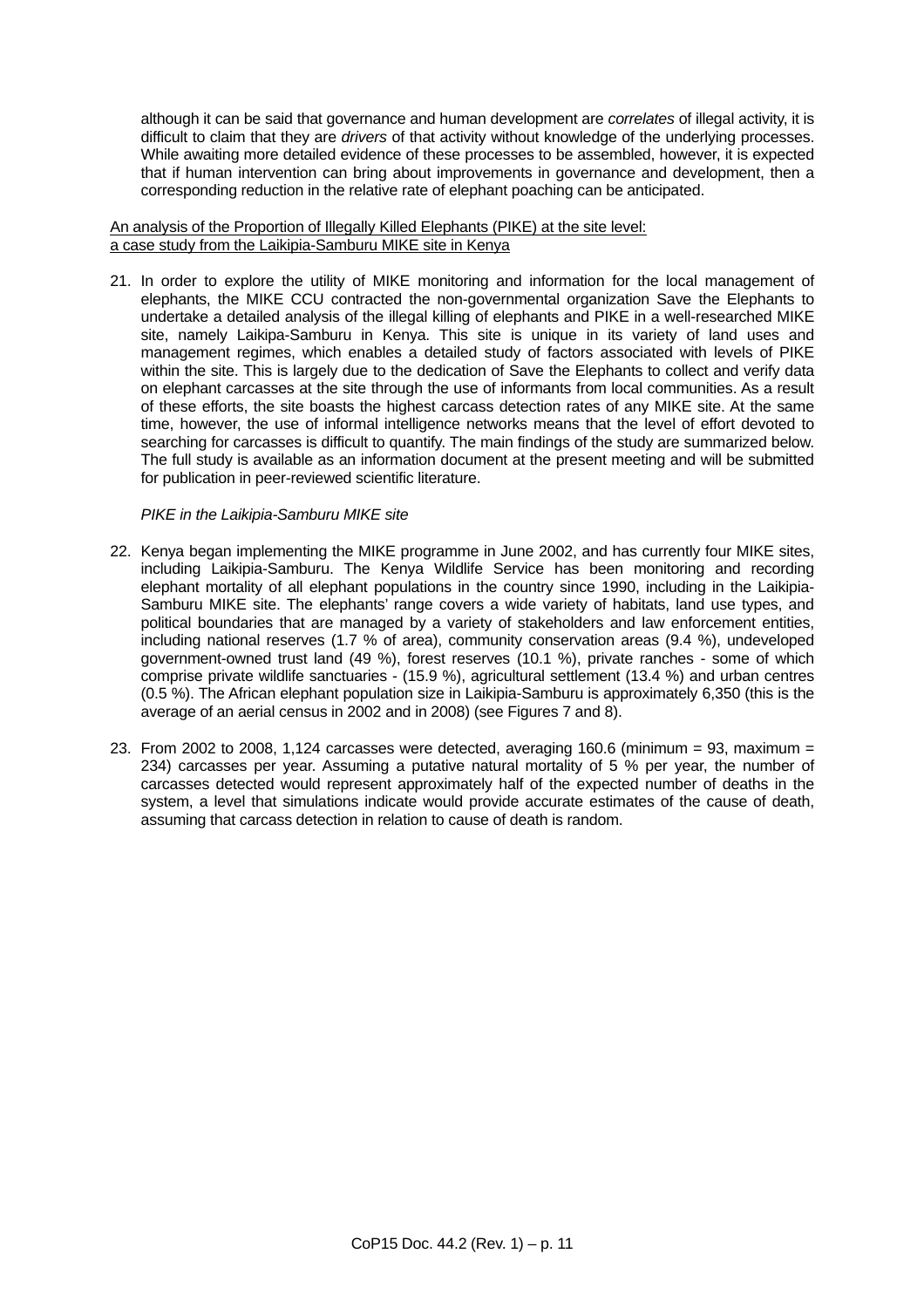

Figure 7 Live elephant numbers and aerial survey boundaries of 2002 (top) and 2008 (bottom) census.

Figure 8 Land uses in Laikipia-Samburu Mike site (at the top) and the locations of the 1,124 elephant carcasses recorded between 2002 and 2008 (bottom).

- 24. The most common cause of mortality was illegal killing (42 %), followed by natural (28 %) and unknown causes (23 %), with problem animal control (PAC) accounting for 7 % of deaths. Observed numbers of carcasses were greater than expected in trust land (+75 %), and lower than expected in national reserves (-46 %) and private ranches (-27 %). Carcass ratios in community conservation areas were close to MIKE site averages in similar land use types.
- 25. The earlier 1990 to 2002 data set, compiled by the Kenya Wildlife Service, is considered a baseline for measuring changes in levels of illegal killing since the MIKE programme was initiated. During the 19 years of monitoring in the Laikipia-Samburu ecosystem from 1990 to 2008, the average PIKE was 35 %. Significantly elevated PIKE levels were recorded in 1993, 1998, 2004, 2005, 2007 and 2008, with 2008 showing the highest ever PIKE. Early returns from 2009 indicate that this trend is continuing and that a peak has not yet occurred. The results show that the illegal killing of elephants in the Laikipia-Samburu MIKE site has increased.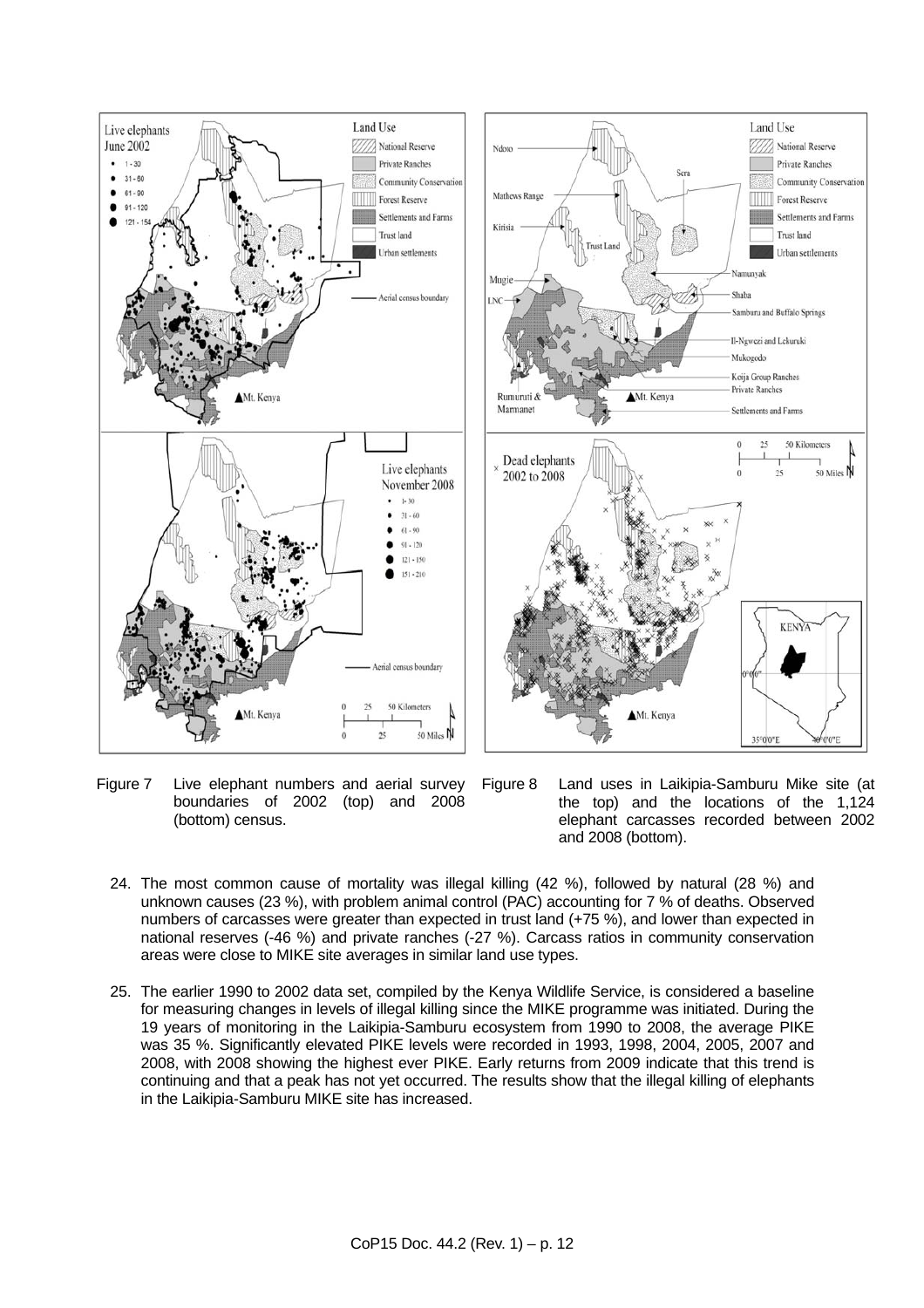

- Figure 9. [C](#page-8-0)arcass data recorded in the Laikipia-Samburu MIKE site from 1990 to 2002 as reported in <sup>[4](#page-8-0)</sup>Thouless *et al*, (2008), and in the MIKE study from 2002 to 2008 (to the right of the broken line). The PIKE values are shown on the secondary y axis.
- 26. Within the Laikipia-Samburu MIKE site, PIKE varied from high in the poorly protected areas, such as Forest Reserves and Trust land, to low in the well protected areas such as national reserves, and ranches (some of which incorporate private wildlife sanctuaries). Community conservation areas which were in the process of getting started during the study period showed mixed results, with the longer established ones showing relatively low PIKE, and more recently established ones showing significantly higher annual PIKE values. This is thought to be because it takes a few years before conservation practices become established in this new form of land use. In the well established community conservation areas, an apparent trend towards lower PIKE was interspersed with flareups in illegal killing related to dissatisfaction of some of the parties involved.
- 27. Annual PIKE values were not well correlated across different land use categories, indicating that illegal killing was not synchronized. PIKE was specific to certain areas. Poaching surges in one land use did not necessarily mean poaching surges in other areas. In contrast, the number of carcasses showed much greater MIKE site-wide correlation, demonstrating much greater synchronicity in general mortality. This implies that ecological drivers are more consistent across the site, and the strong influence of drought and rain cycles on overall elephant mortality in the entire ecosystem.
- 28. Not all illegal killings were motivated by ivory. Some also took place in other situations broadly classified as Illegal Conflict, prompted at times in defence of livestock, to prove manhood, or to express dissatisfaction or defiance with landowners or wildlife authorities. Curiously few elephants were killed illegally in defence of crops given that in the crop-growing region in the south of the MIKE site, the Kenya Wildlife Service employed an active Problem Animal Control unit, legally empowered to shoot crop raiders, fence breakers or elephants judged dangerous. This amounted to a high proportion of the elephant mortality in that region.
- 29. Results from this study clearly indicate that areas with higher degrees of insecurity or political strife experienced higher levels of illegal killing. Secondly, illegal killing is higher where law enforcement is stretched, particularly in the less patrolled trust lands and forest reserves. This is exemplified by comparing the Samburu/Buffalo Springs National Reserves with the Shaba National Reserve, which is poorly managed and experiencing greater PIKE. Thirdly, it was clear that relatively well-protected

l

<sup>4</sup> Thouless, C. R., J. King, P. Omondi, P. Kahumbu, and I. Douglas-Hamilton (2008). *The Status of Kenya's elephants: 1990-2002*. Kenya Wildlife Service, Nairobi.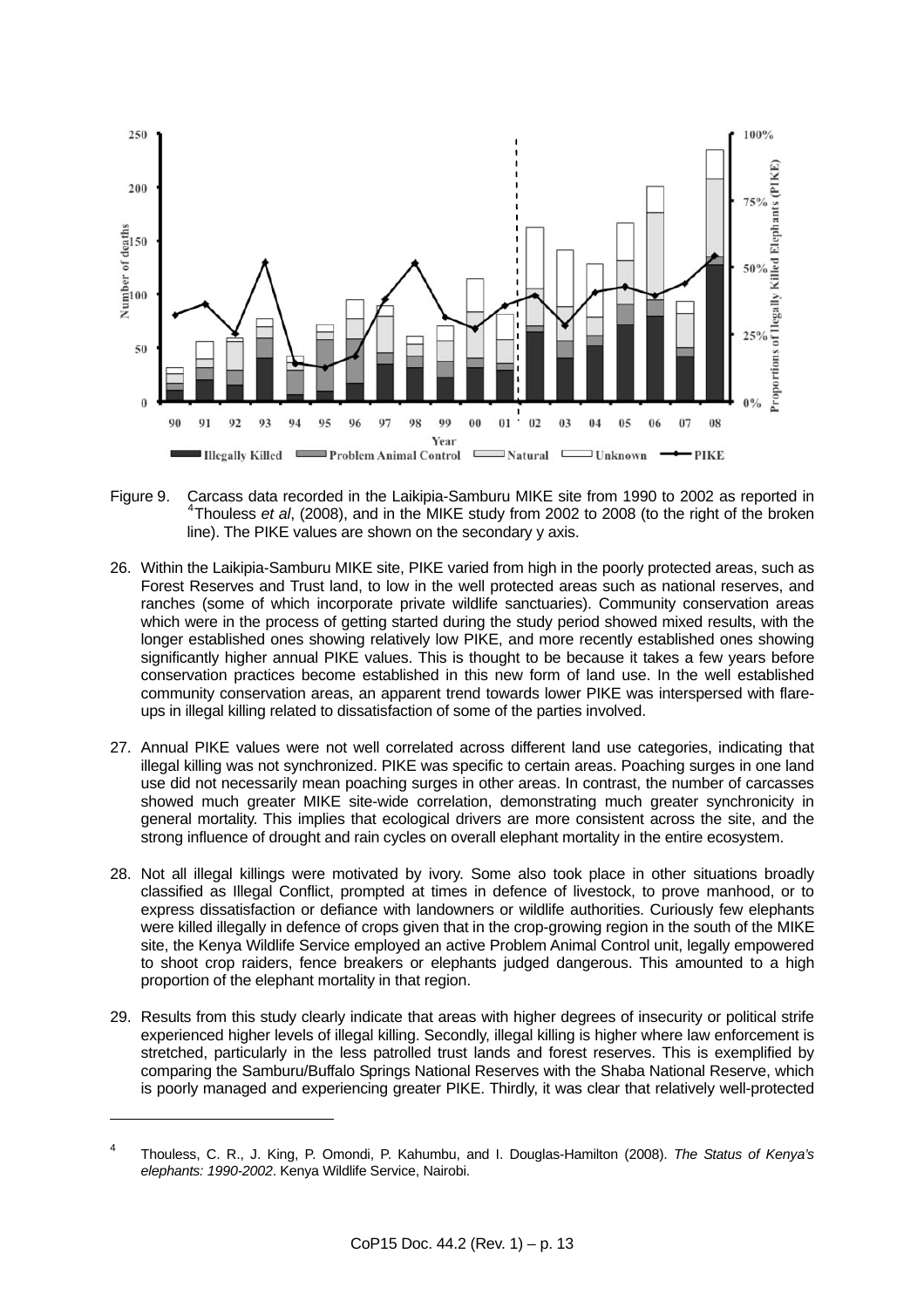areas surrounded by insecure regions demonstrated much higher PIKE values than similar areas bordering on more secure regions. For example, two spatially isolated private ranches with relatively high protective investment, but bordered by politically volatile, insecure areas experienced significantly higher PIKE than the other private ranches that were all in one block.

30. Neither the elephant population size nor the area was significantly correlated with PIKE, indicating that the landscape and the land use management context are the critical aspects related to illegal killing.

#### *Comparison of PIKE in Kenya from 1990 to 2002*

31. The average PIKE value of 12 elephant areas in Kenya was 35.3 % in the national data set compiled by the Kenya Wildlife Service from 1990 to 2002. Areas with a high level of risk of illegal killing can conveniently be sorted from those with a low risk, depending on whether they fall above or below this average PIKE value. This separates the populations of Tsavo, Laikipia-Samburu, Amboseli, Mara, the Aberdares, Mount Kenya and Shimba Hills, all of which are known to be relatively well protected, from those of Marsabit, Turkana, Mount Elgon, Meru and the Eastern Province, all of which were known in that period to be poorly protected.

#### *Comparison of PIKE across African and Asian MIKE sites*

32. The PIKE values across the MIKE sites in Asia and Africa where more than 30 carcasses were recorded in the MIKE baseline of 2007 averaged 40 %. It emerged that PIKE averages from three sets of data (i.e. the current study in Laikipia-Samburu, the Kenyan dataset from 1990 to 2002, and the MIKE baseline data sets of 2007) all tended to lie between 30 and 40 %, and that sites with higher levels of PIKE tended to be those perceived to be suffering from high poaching activity. When the exercise was repeated in 2009 for a fuller set of data up to the end of 2008, the average PIKE had climbed both in the Laikipia-Samburu MIKE site and in the global MIKE dataset, suggesting a trend (see above for the MIKE data analysis of global trends and factors influencing levels of illegal killing of elephants).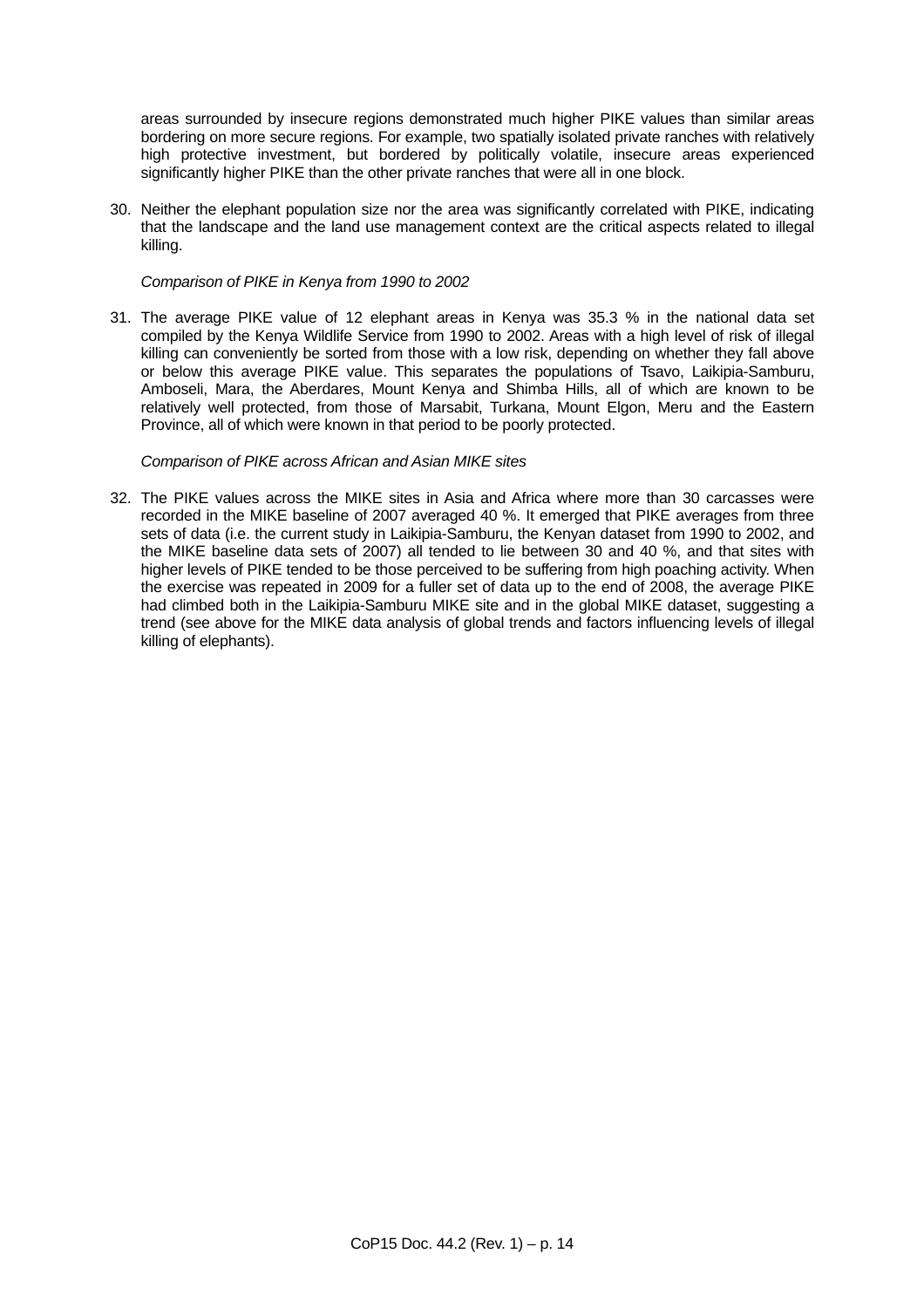

Figure 10 PIKE values across MIKE sites in Africa and Asia with a more than 30 carcass sample size. (n values indicated on each portion of bar)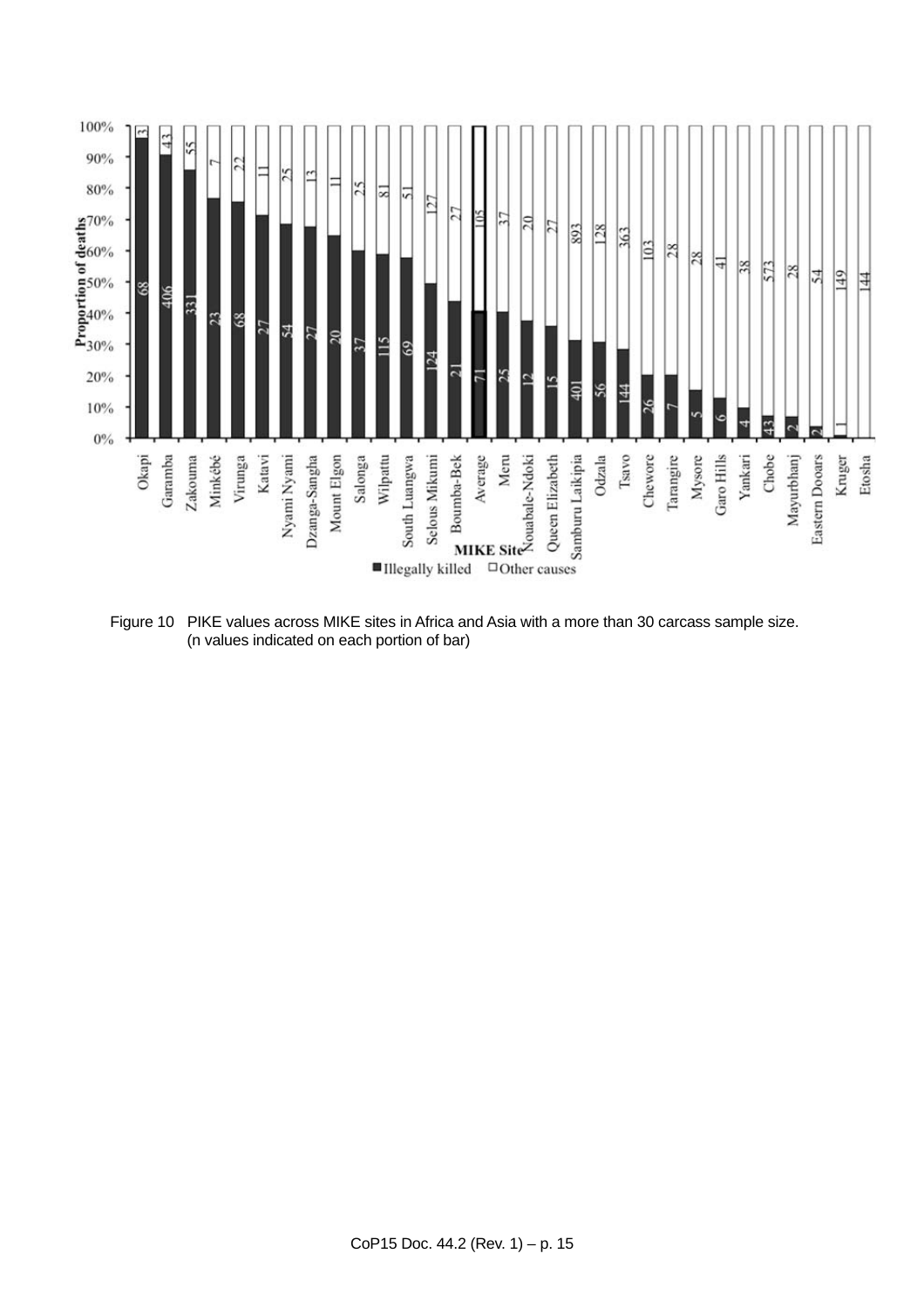#### *Conclusions*

33. The analysis indicates that PIKE is a useful measurement of the level of illegal killing of elephants and that poaching in the Laikipia-Samburu MIKE site has significantly increased in recent years. The study also highlights the differences in poaching rates brought about by differences in management regimes and land use at this site.

# MIKE/ETIS linkages and analysis of MIKE and ETIS data

- 34. Linking the MIKE and ETIS data is important, for example in providing a picture of ivory trade patterns, showing where elephant products are coming from and going to; in comparing the evolution of elephant poaching and levels of illegal ivory trade over time; and in analysing drivers of poaching and illegal trade in elephant products and the impacts of management measures. This now occurs through data collection, sharing of covariates and data analysis. A mechanism is in place to isolate ivory and elephant product seizures within the MIKE data collection process to ensure that all such records are reported to ETIS. MIKE and ETIS have cross-referred to and made use of similar influencing factors, with MIKE using key components of ETIS such as domestic ivory markets indexes and both applying comparable socio-economic and governance indices.
- 35. The ETIS team is now systematically invited to sub-regional and regional meetings organized by the MIKE programme, offering opportunities to elephant range States to interact with and learn about both monitoring systems. Similarly, in capacity-building activities organized by the programmes, MIKE and ETIS teach about each others' data-gathering routines and approaches whenever possible. Finally, ETIS receives substantial financial support for its training activities, ivory trade investigations and analysis through the EU Commission-supported MIKE project for Africa.
- 36. After the finalization of the analytical reports of MIKE and ETIS for CoP15, an integrated analysis of MIKE and ETIS data will be explored. Research is expected to focus on central Africa and the trade routing of ivory from source to interception or destination, as central Africa seems to remain the main region supplying the illegal international trade in ivory. The Conference of the Parties will be informed about the status and outcome of these research activities.

#### Implementation of MIKE in compliance with Resolution Conf. 10.10 (Res. CoP14)

- 37. In line with previous reporting by the Secretariat on MIKE to the Conference of the Parties, the present document summarizes information on the status of implementation of the MIKE programme, recognizing that this is not specifically required under the terms of the Resolution.
- 38. As outlined in Resolution Conf. 10.10 (Rev. CoP14), the Conference of the Parties directs the establishment, continuation and expansion of MIKE to meet the programme's objectives to: the elephant range States in both Africa and Asia and their Management Authorities; the Standing Committee; the CITES Secretariat; and the MIKE and ETIS Technical Advisory Group (TAG). Over the years, several other bodies have also been institutionalized at the site, national and international level, to implement and oversee the programme.
- 39. In practice, rangers in MIKE Sites, MIKE National and Site Officers, working closely with MIKE Subregional Support Units and their Subregional Support Officers, and partner NGOs have all played major roles in implementing the programme at the local and national levels. Their activities were supervised by MIKE Subregional Steering Committees. The global implementation of the MIKE programme has been managed and led by the Secretariat's MIKE Central Coordination Unit, with support from the TAG and under the auspices of the MIKE-ETIS Subgroup of the Standing Committee.
- 40. Although not always explicitly stated in the Resolution, it can be inferred that participating elephant range States should: (a) apply a standardized methodology for the reporting of illegal hunting by Management Authorities; (b) use a standardized methodology for monitoring incidents of illegal hunting in specific sites or areas; and (c) collect data in MIKE sites, in accordance with the agreed methodologies, on elephant population data/trends, incidence and patterns of illegal hunting and the effort and resources employed in detection and prevention of illegal hunting and trade. Furthermore, the MIKE officers and other officials, and the Management Authorities should participate in MIKE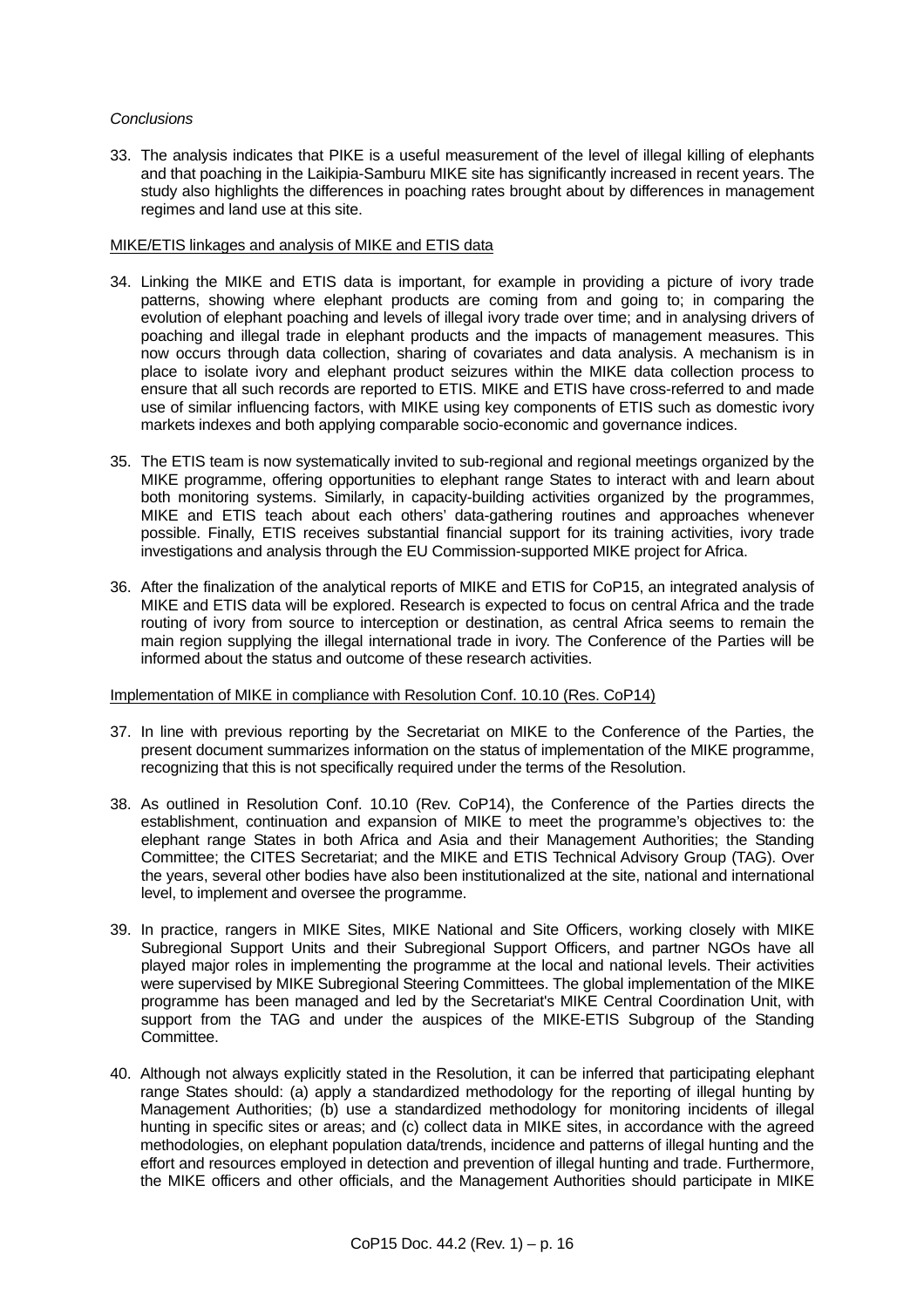capacity-building activities. Range States should make use of MIKE information to enhance the long-term management of their elephant populations, build the necessary institutional capacity, and provide more effective law enforcement. They should strengthen the regulatory measures required to support such enforcement. Finally, they should provide substantial funding to MIKE activities and help establish a system that can continue without external financial support.

- 41. Resolution Conf. 10.10 (Rev. CoP14) indicates that the Secretariat should undertake a substantial amount of work in the context of the MIKE programme. This includes *de facto*: establishing databases and reporting protocols for MIKE data; ensuring the selection of MIKE sites; managing the development of standardized methodologies for the collection, processing and analysis of MIKE data; overseeing training for officials and MIKE officers, and generally building capacity in range States to implement MIKE and manage elephant populations; communicating with elephant range States to ensure that MIKE data are collected and processed; and reporting to the Standing Committee and to the Conference of the Parties to CITES. Additionally, the Secretariat assesses whether and to what extent observed trends in illegal killing of elephants are related to changes in the listing of elephant populations in the CITES Appendices and/or the resumption of legal international trade in ivory. It should provide information to elephant range States and the Conference of the Parties to make appropriate management and enforcement decisions with regard to elephants, and to enhance the institutional capacity in elephant range States for the long-term management of their elephant populations.
- 42. Much of the activities assigned to the Secretariat must be undertaken in consultation with range States and with the TAG which the Secretariat is instructed to establish to provide technical oversight to both MIKE and ETIS. The Secretariat is also expected to seek substantial funding for MIKE activities and contribute to the establishment of a system that can continue without external financial support.

### Implementation of MIKE by elephant range States

- 43. In accordance with Resolution Conf. 10.10 (Rev. CoP14), the MIKE programme has been deployed in 29 of the 37 African elephant range States (with current non-participating African elephant range States Angola, Ethiopia, Malawi and the Sudan expressing interest to join), and in all 13 Asian elephant range States.
- 44. All range States that are participating in the MIKE programme have invested considerable resources in its implementation in terms of manpower, the undertaking of MIKE routines, institutional arrangements and other resources. In order to evaluate the implementation by the elephant range States of some of the Resolution provisions and to determine challenges, the MIKE Central Coordination Unit conducted in 2009 an assessment of the status of implementation of the MIKE programme across all sites. Such an evaluation had also been requested by the MIKE Technical Advisory Group. The assessment was carried out in the form of an online questionnaire, distributed to MIKE Subregional Support Officers, as well as to National and Site Officers. The questionnaire consisted of over 60 standard questions divided into different sections, asking respondents to rate various aspects of MIKE implementation at MIKE sites, including:
	- Availability of funds and human resources to conduct essential patrolling operations;
	- Levels and coverage of patrol activity;
	- Human resources: staff turnover, recentness and levels of training in MIKE methodology;
	- Quality and level of data collection and data management;
	- Hardware and software resources: status of GPS units, computer hardware and power supply at the sites; and
	- The frequency and type of elephant population surveys conducted at each site.
- 45. By 5 October 2009, 77 questionnaires from as many sites in 39 range States had been returned to the MIKE Central Coordination Unit for analysis.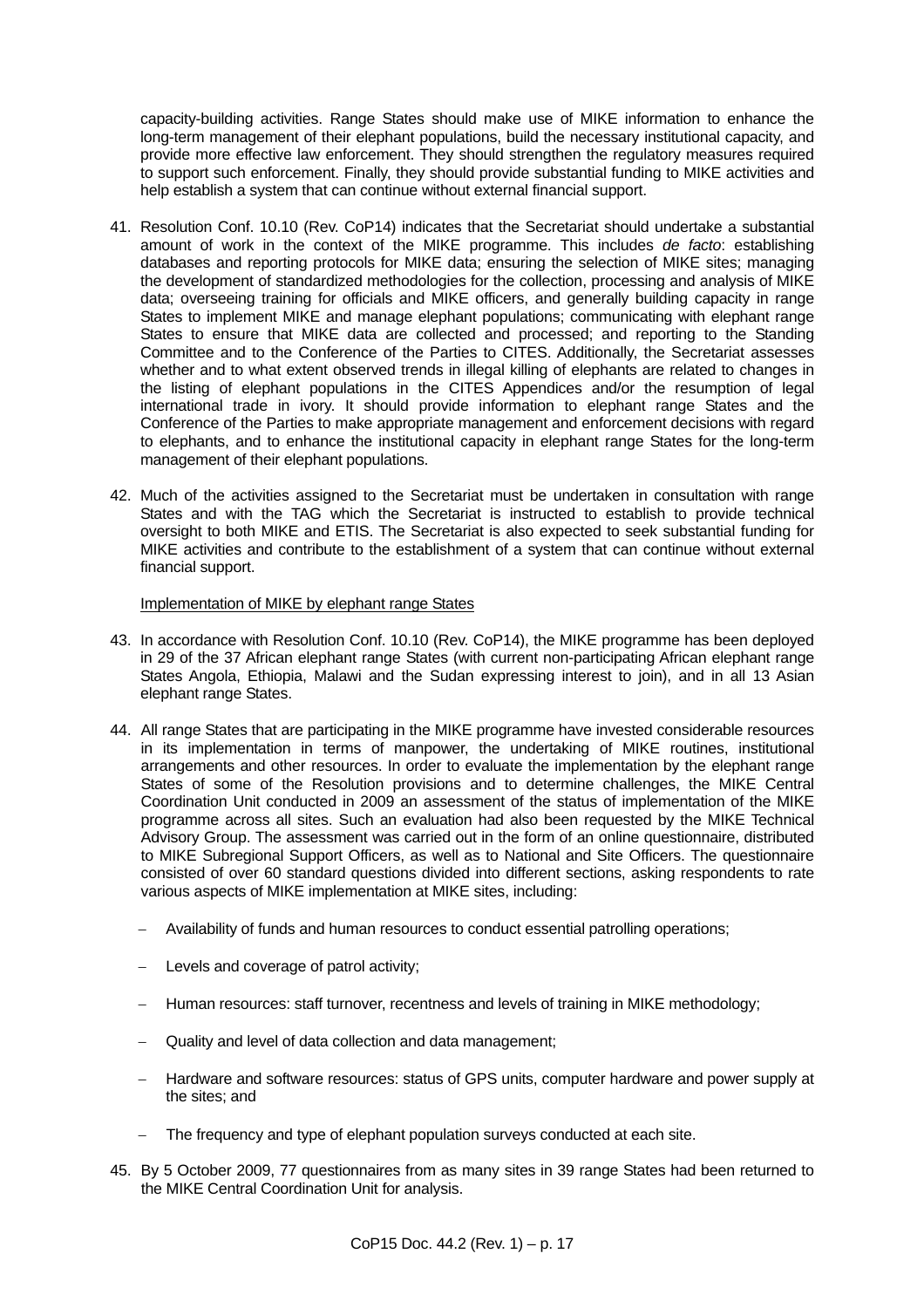- 46. Two main benefits are expected from a detailed analysis of the questionnaire results. On the one hand, it will enable the MIKE programme to identify the capacity-building and resource needs of each site and tailor its efforts proportionally to these specific needs. The survey could be repeated regularly at very little cost, for example on an annual basis, to evaluate progress in the implementation of the MIKE programme, both on the part of the MIKE Central Coordination Unit and the Subregional Support Units, as well as on the part of the participating governments and site staff in the field.
- 47. On the other hand, it is expected that a suitable index generated from the responses to a number of specific questions in the survey will serve as proxy for the overall level of protection effort dedicated at each site. This proxy variable would be incorporated into routine MIKE analysis, and could prove to be an important explanatory variable, which would improve the reliability of analytical outputs by accounting for more of the variability and reduce some of the bias inherent in the data. It could also help to explore whether there is a relationship between the level of implementation of MIKE and levels of illegal killing of elephants. This information might be considered for the updated analysis of MIKE data, scheduled for February 2010, just prior to CoP15.
- 48. At the time of writing this document, the analysis of the survey responses had yet to be completed, but a preliminary analysis will be provided as an information document at the present meeting. It is nevertheless worth highlighting some of the more salient patterns apparent in the questionnaire responses. The following paragraphs summarize some of these findings.
- 49. More than half of all MIKE sites are in need of substantial additional funds to conduct essential site management operations, such as patrolling the site and undertaking basic law enforcement activities, whilst less than a tenth of all sites have their funding needs adequately met. While more than half of sites rely on donors to support essential operations, central and west African sites tend to be more donor-dependent than those in the other two African subregions. In Asia, sites tend to rely more heavily on national budgets, although it appears that there is more donor-dependence in Southeast Asia than in south Asia.
- 50. Notwithstanding the apparent differences in funding levels across continents, patrolling the sites is reported to be a more regular activity in Africa than in Asia. In about half of MIKE sites in Asia, teams are sent on patrol once a month or even less frequently, and only 15 % of the sites are being patrolled on a daily basis in that region. This is in contrast with Africa, and particularly with eastern and southern Africa, where patrols are reported to be a daily occurrence in 90 % of the sites. In central and west Africa, on the other hand, patrol teams in most sites are only sent to the field on weekly or monthly schedules. Patrol coverage tends to be patchy in both Africa and Asia, with about half the sites covering 50 % or less of the site area in any one year.
- 51. Regular patrols and extensive coverage of sites is essential for comprehensive data collection for the MIKE programme. Rangers are expected to complete patrol forms and carcass forms, and to use GPS units to record locations. Training is required for these tasks to be accomplished adequately, but more than half of the sites, in both Africa and Asia, report that less than a fifth of their ranger forces are trained in these or other data collection methods. Central Africa, southern Africa, south Asia and Southeast Asia report the lowest levels of ranger training in MIKE methodology. South Asia, southern Africa and central Africa boast the highest rate of usage of the MIKE carcass form, while central Africa has the highest rate of usage of the patrol forms, and Southeast Asia reports the highest average quality of form completion.
- 52. Training is important, but so is the retaining of trained staff. Staff turnover at sites and, to a lesser degree, at national offices, has been one of the problems hampering the effective implementation of the MIKE programme. In about half the MIKE sites, site officers have been in the post for two years or less. A net result of this is that MIKE data do not flow smoothly from the site level to the national office, and from there on to the Subregional Support Units. In the vast majority of MIKE sites (70 % of sites in Africa and 50 % in Asia), data only flow when the Subregional Support Officer visits the site personally. In most sites, data are only entered into the database irregularly if at all, and paper forms are not archived in a way that makes them easy to consult. As a result, during their field visits the Subregional Support Officers must find, digitize and verify all data in most of the sites in their respective subregions. As little data also seem to flow from the sites to the National MIKE Officers, it is perhaps not surprising that National MIKE Officers are hardly ever involved in data quality control,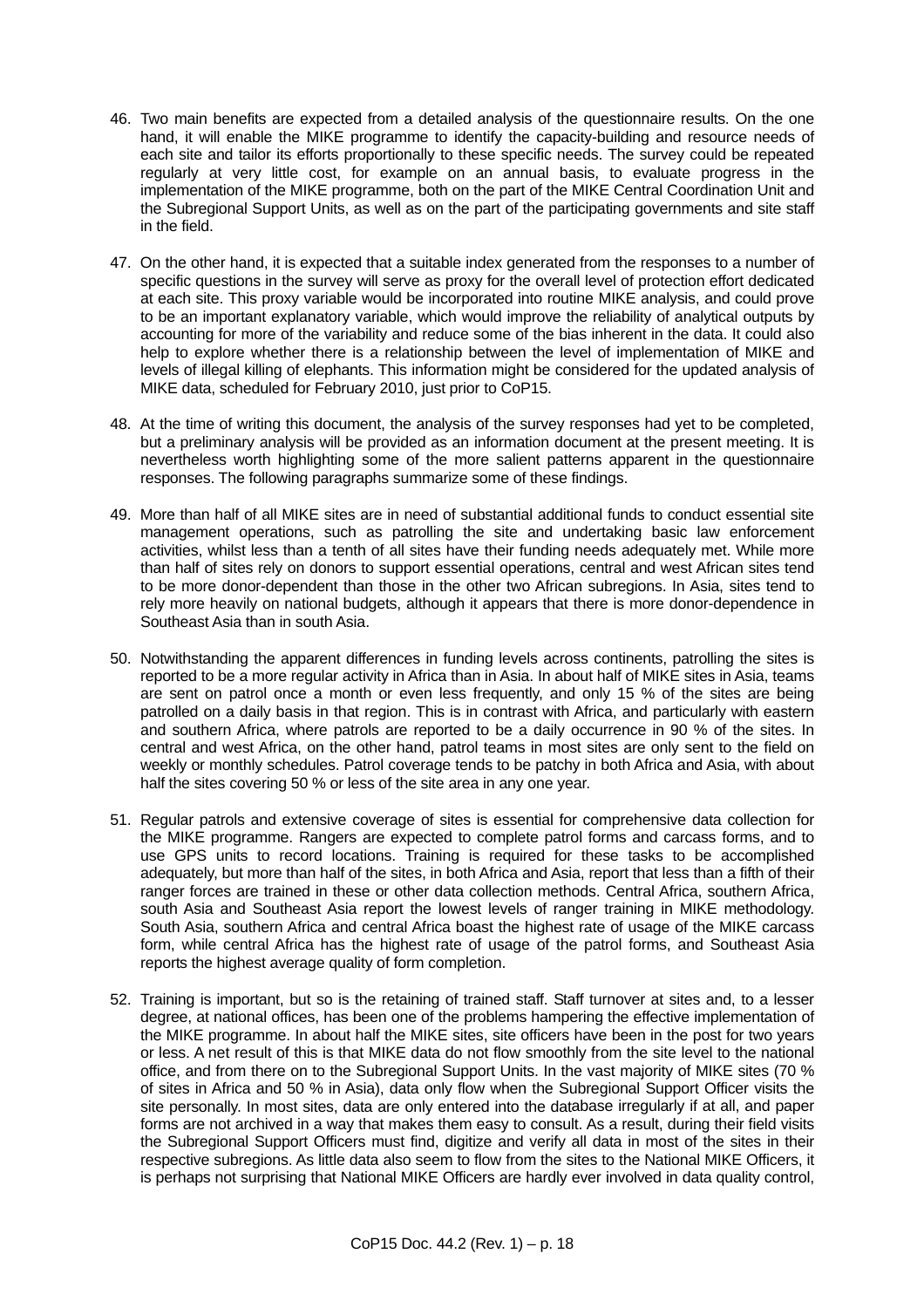or that they provide little feedback to the sites in their country. These problems are not necessarily alleviated through the use of information technology, as few sites enjoy reliable power supply or Internet connectivity. Computer maintenance is difficult in remote sites, and in many cases no action is taken when a computer fails. It will be up to the visiting Subregional Support Officer to try to fix problems. A number of computers supplied by the MIKE programme are currently out of order, and of those that remain may be ridden with viruses and malware, as routine antivirus updates are not regularly performed by the site staff.

#### Implementation by the CITES Secretariat

53. Since the previous report by the CITES Secretariat to the Conference of the Parties in 2007, the MIKE programme has undertaken activities in all of the areas mentioned in paragraphs 41 and 42 above. These focused mostly at the global level, enhancing the overall development of the MIKE programme, and on Africa, where MIKE was able to progress considerably with support from the European Commission. Thanks to support from Australia, France, Japan, the United Kingdom of Great Britain and Northern Ireland and the United States of America, the MIKE programme could be maintained in Asia but not at the same level as in Africa. Examples of recent relevant activities are mentioned below.

#### *Technical and scientific issues*

- 54. A detailed review of the system to collect and analyse MIKE data, as conceptualized in 2000, took place in 2007. It identified ways to strengthen significantly the management, analysis and use of MIKE data from a technical and scientific perspective. The new analytical approaches were applied for the current analysis of MIKE data, as well as those undertaken in 2007 and 2008.
- 55. The TAG was asked to provide inputs on all relevant technical and scientific aspects of the MIKE programme, largely based on the MIKE CCU's evaluations, proposals and research questions. These included: suitable hardware and software solutions for MIKE data collection, storage and analysis; better analytical and statistical approaches for handling MIKE data; the development of a Standardized Analytical and Reporting Framework (SARF) for MIKE; quantifying law enforcement efforts in MIKE sites; identification of quantifiable, independently gathered and robust explanatory variables at the site and country levels; the validation the MIKE site 'sample'; and resolution of technical problems in certain MIKE sites. Several TAG task forces and workshops are helping to address these issues.
- 56. In line with MIKE's aim of simplifying data collection while improving analytical capability, the MIKE databases and reporting forms that were used in MIKE sites are being replaced by Management Information SysTem (MIST). MIST is a versatile, user-friendly and multi-species data collection and reporting system. It has analytical features well beyond the requirements for MIKE, and enables seamless transfer of data on wildlife observations, carcasses and illegal activities to the National Offices and on to a central MIKE database. Originally developed in 2000 for Uganda's National Parks with support from the German Technical Cooperation (GTZ), it is currently used in the Democratic Republic of the Congo, Ghana, Kenya, Rwanda and Uganda, and in most elephant range States in Southeast Asia. Countries which expressed particular interest to have the system installed include Botswana, Cameroon and the United Republic of Tanzania.
- 57. MIST is dependent on GPS coordinates for all observations, whereas, in reality, in many MIKE sites GPS units are unavailable, broken down, or simply not being used. Technical and practical solutions, such as deploying cheaper and more user-friendly GPS Receiver Data Loggers that automatically track positions and store location details, continue to be explored.
- 58. The development of a single African and Asian elephant database (modelled after the existing African Elephant Database) has been initiated by IUCN's Elephant Specialist Groups with support from MIKE, the US Fish and Wildlife Service and other donors. It will enable the MIKE programme to have timely access to the latest and most reliable and detailed elephant survey information in all MIKE sites.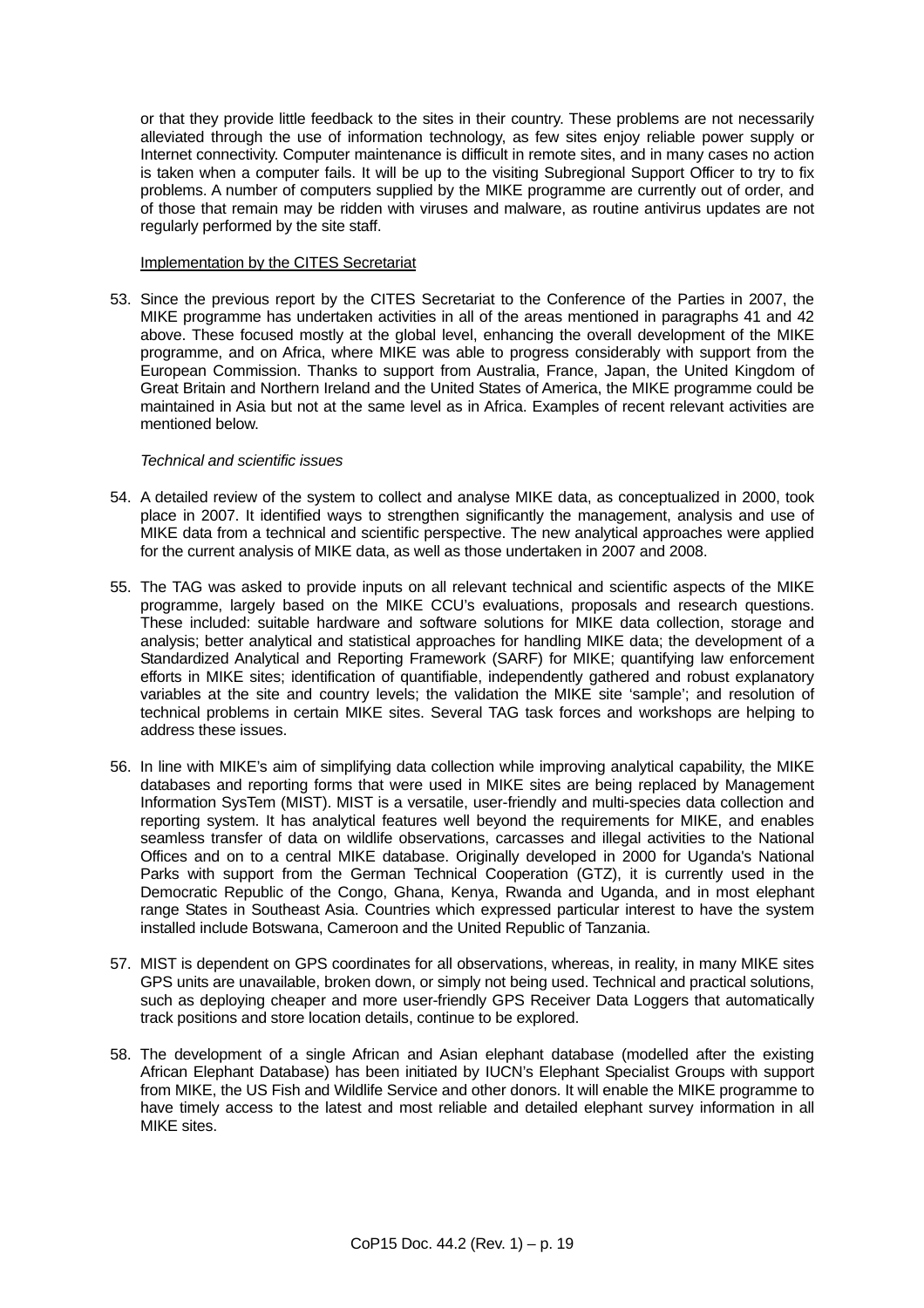- 59. Appropriate, cost-effective, and sustainable computer hardware solutions are also being deployed at the sites, with the procurement of solar-powered workstations that run exclusively on robust and secure free and open source software.
- 60 To contribute to the further development of the MIKE programme and ensure its sustainability, the CITES Secretariat initiated discussions with the TAG about the current and long-term monitoring and analytical potential of MIKE, and possible technical and scientific evolutions regarding its coverage, design, outputs, effectiveness, practicality and simplification.
- 61. The CITES Secretariat organized and supported research in several relevant areas, including ivory trade in selected countries (by TRAFFIC; relevant to ETIS), elephant meat trade (by IUCN), PIKE (by Save the Elephants), etc.

# *Capacity building*

- 62. Training and capacity-building activities focused mainly on: elephant population survey techniques in compliance with MIKE standards; MIKE information collection and monitoring routines; managing, analysing and compiling MIKE data; Law Enforcement Monitoring; and using and applying MIST.
- 63. MIKE Subregional Support Units assisted with the implementation of the MIKE monitoring routines in range States and sites through a variety of communications, site visits, on-the-spot training, technical support, such as fixing MIKE hardware and software, helping with MIKE data collection or extraction, etc. Strong, ongoing interactions between the Subregional Support Officers and the National and Site Officers were critical in achieving and maintaining an adequate standard in data quality control responsibilities, ensuring that MIKE data could be collected and facilitating the uptake of the new aspects of the MIKE programme. The capacity of MIKE Site and National officers in Africa was further enhanced by supporting their logistics (e.g. commuting to MIKE sites or travelling for collecting MIKE data) and communications (e.g. the use of faxes, telephones, etc.), and providing computer hardware and software, GPS, etc.
- 64. In the last two years, MIKE has supported or co-funded elephant surveys in central (Bangasou, Central African Republic), eastern (Laikipia-Samburu, Kenya) and west Africa (Sapo National Park, Liberia), and in Southeast Asia (Cardamom Mountains, Cambodia; Kluang District - Endau Rompin, Malaysia), and several more are in their planning stages. Objective survey priorities were established in consultation with the TAG, taking account of the TAG's recommendation that a fiveyear interval for elephant population surveys would be adequate for the purposes of the MIKE programme as it would not affect the statistical validity of MIKE analyses, which monitor trends in levels of illegal killing rather than trends in elephant populations.

# *Organizational and reporting issues*

- 65. The organizational structures for implementing the MIKE programme at site, national, subregional and continental levels were maintained and, in the case of Africa, actively reinforced. They include MIKE Subregional Steering Committees, MIKE National Officers and MIKE Site Officers, four MIKE Subregional Support Units in Africa and equivalent consultants in south and Southeast Asia, and management through a MIKE Central Coordination Unit. With the assistance from Asian elephant range States, donors and NGOs such as WCS, the MIKE Central Coordination Unit continued its concerted efforts to re-establish MIKE Subregional Support Units in south and Southeast Asia and expand the programme in Asia.
- 66. At its 57th meeting (SC57, Geneva, July 2008), the Standing Committee agreed with recommendations of the MIKE Central Coordination Unit to re-establish a MIKE-ETIS Subgroup. The MIKE Central Coordination Unit provided the Subgroup with Terms of Reference and quarterly progress reports since 2008.
- 67. Meetings of the MIKE Subregional Steering Committees were organized practically every year in each of the six MIKE subregions (eight in Africa and two in Asia). New Terms of Reference for these committees were finalized early in 2008 and applied to their operation.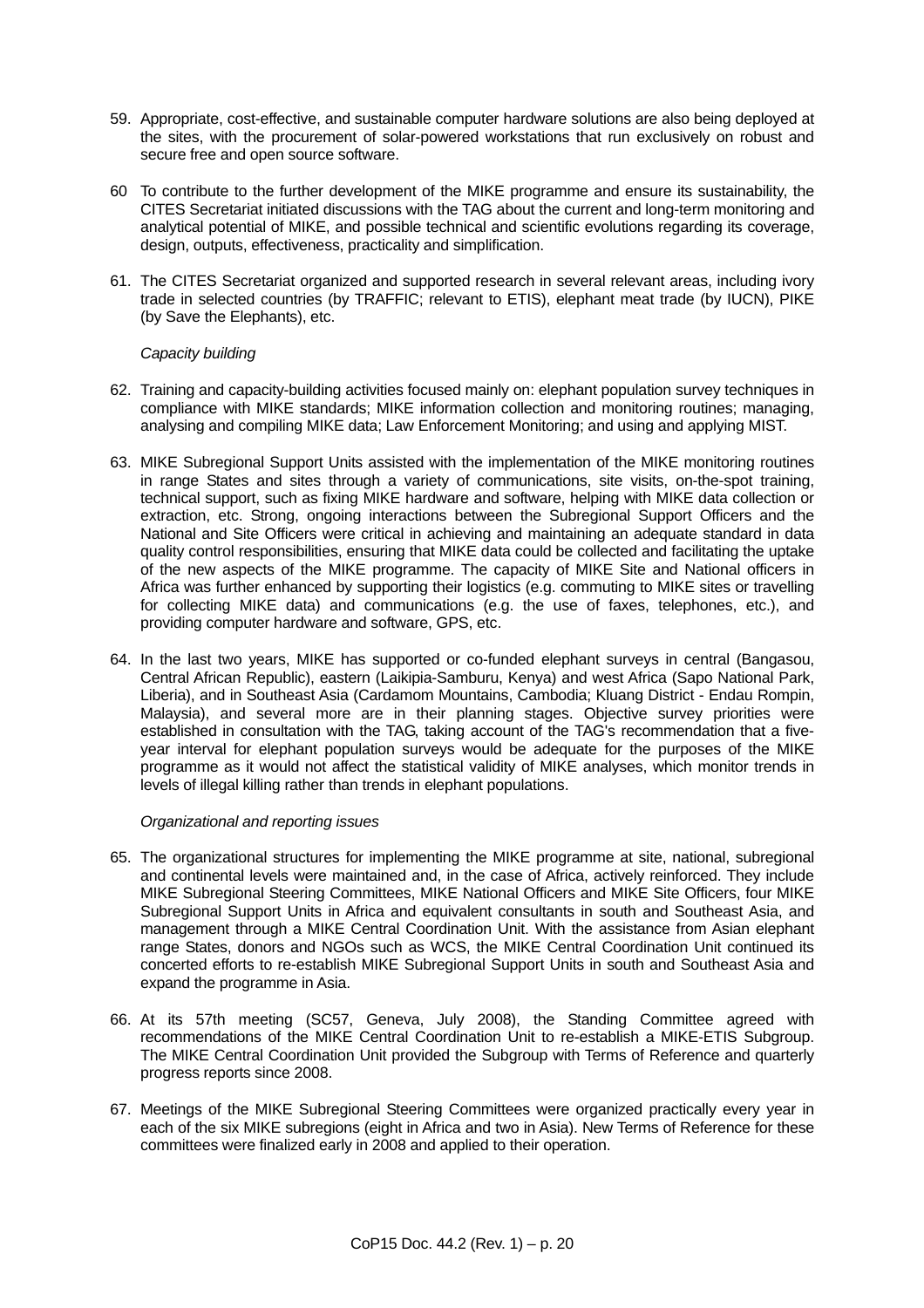- 68. The minutes of the sixth and seventh meetings of the Technical Advisory Group for MIKE (TAG6, March 2008, Entebbe; TAG7, January 2009, Nairobi), organized by the MIKE programme, are available from the CITES website. The eighth meeting will take place in Nairobi in December 2009. New Terms of Reference for the MIKE-ETIS TAG have been in place since 2009.
- 69. The MIKE Subregional Support Units in Africa operate as subregional MIKE secretariats. In addition to their capacity-building activities, they facilitate collaboration and communication, assist in ensuring the long-term sustainability of MIKE, and act as subregional motivators of the programme. To the extent possible, they ensure that MIKE maintains a systematic and standardized approach of sufficiently high quality in the countries and sites concerned. The MIKE SSUs also provide interlinkages with NGOs, experts and decision makers in the area of elephant management. The MIKE Central Coordination Unit provides global management and guidance.
- 70. In addition to regular reporting to the Conference of the Parties and the Standing Committee, the MIKE programme disseminated information via a variety of other forms and formats, such as the MIKE page on the CITES website, presentations to MIKE stakeholder meetings, Subregional Steering Committees and African elephant meetings, media contacts, articles in *Pachyderm* (the technical publication of the IUCN/SSC African Elephant Specialist Group), etc.
- 71. Thanks to the European Commission's support to the MIKE programme in Africa, and in compliance with Decision 14.79, the Secretariat convened the first and second African elephant meetings (Mombasa, June 2008 and Gigiri, March 2009), addressing *inter alia* the establishment of an *African elephant action plan* and an African Elephant Fund, CITES Decisions and policies regarding elephants, and conservation strategies for the management of elephant populations, including MIKE.
- 72. The MIKE programme collaborated closely with the Convention on the Conservation of Migratory Species of Wild Animals (CMS) in west Africa to synergize and coordinate elephant conservation activities. This included the organization of a joint MIKE/CMS meeting in Accra, Ghana, in April 2009 to review west African transboundary areas of importance to African elephants and MIKE sites, and to draft a number of relevant field conservation projects.

#### Support for the MIKE programme

- 73. The Secretariat is particularly grateful to the following donors for contributing to the implementation of the MIKE programme in Africa and Asia over the past three years in compliance with Decision 14.76: Australia, France, Japan, the United Kingdom of Great Britain and Northern Ireland, the United States of America and the European Commission. For Phase II of the MIKE programme (2007-2011), USD 4,666,929 have been donated by the European Commission for the implementation of MIKE in Africa and for supporting related elephant management activities (including the organization of African elephant meetings in compliance with Decision 14.79 and the implementation of ETIS). For the same period, the Secretariat has obtained to date a total of USD 583,259 for the implementation of MIKE in Asia from the donors mentioned in paragraph 53 above.
- 74. Substantial contributions in-kind have been provided by most if not all participating elephant range States, *inter alia* by dedicating staff as National and Site officers, and contributing from national budgets or seeking external funding for various costs, including staff time, transportation, *per diems*, meeting costs, elephant surveys, etc. Significant support and invaluable collaboration were provided by other stakeholders such as local communities, local NGOs and international NGOs including WCS, Fauna and Flora International (FFI), TRAFFIC and the World Wide Fund for Nature (WWF), and from international institutions such as IUCN and the United Nations Environment Programme World Conservation Monitoring Centre (UNEP-WCMC).

#### Conclusions and final remarks

75. The analysis of MIKE data concerning the illegal killing of elephants in 65 MIKE sites in Africa and Asia, collected from 2002 to 2009, shows that poaching levels declined or remained stable between 2002 and 2006, followed by a steep increase, peaking in 2008 and a decline in 2009.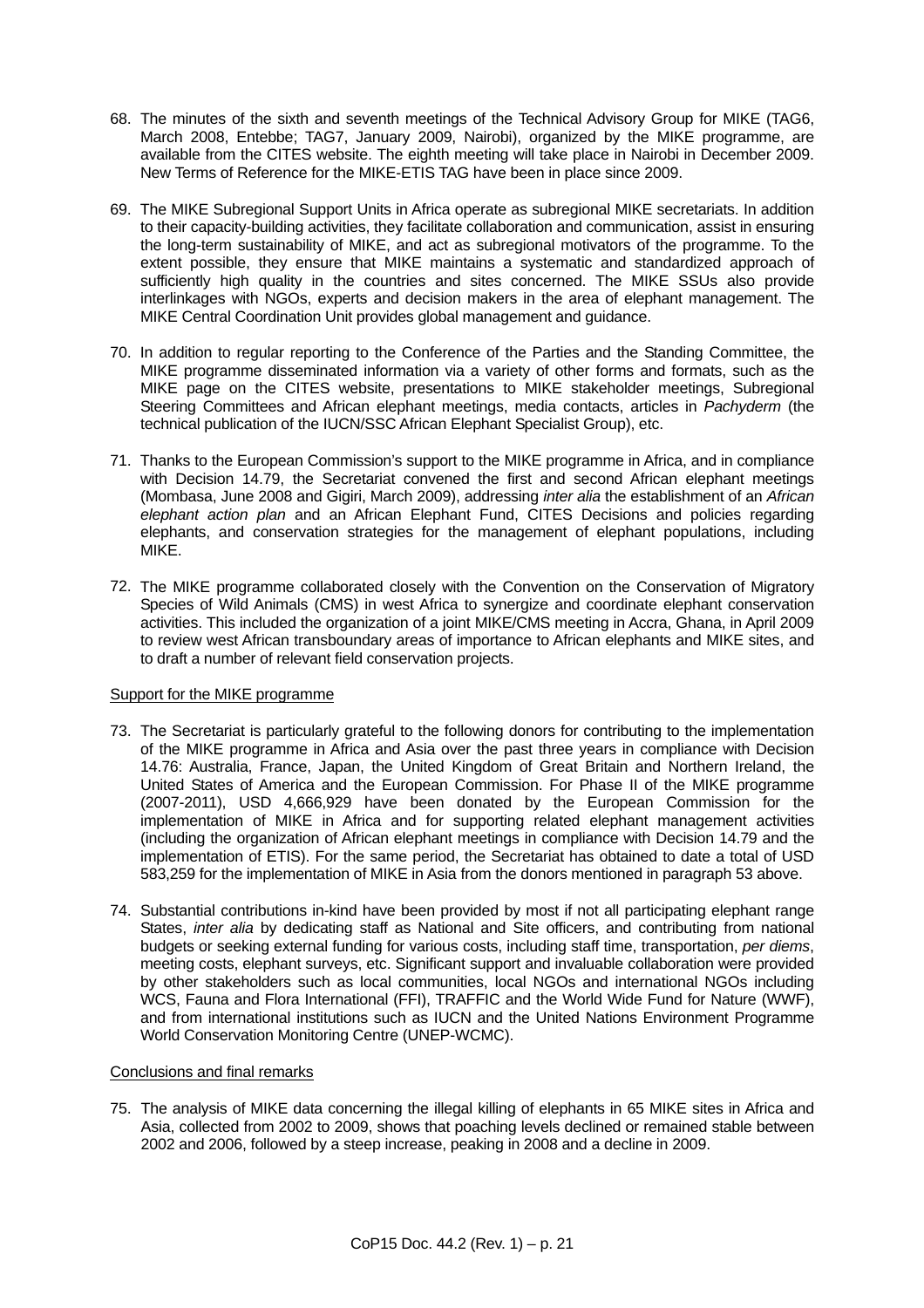- 76. The most important predictors of levels of poaching in elephant range States were found to be the national government effectiveness, as measured by the World Bank, and the Human Development Index calculated by the United National Development Programme: countries with low government effectiveness or low Human Development Index scores have higher levels of elephant poaching, and poaching rates decline as government effectiveness and the Human Development Index increase. At the site level, the most important explanatory variable was net primary production (vegetation cover), with poaching being more intense where vegetation cover is greater. In sites with low human population densities, poaching rates tend to be lower in larger sites, but in sites with high human population densities, there appears to be no relationship between site area and poaching levels. The effects of vegetation cover and site area on levels of poaching are far more pronounced in countries with low government effectiveness than in countries with high government effectiveness. Poaching levels are highest in central Africa and lowest in Asia. Based on the limited evidence available, no relationship can be inferred between CITES decisions and levels and trends of poaching as estimated by the Proportion of Illegally Killed Elephants.
- 77. The results also show how poaching levels differ at the country level and between sites within countries. This suggests that intrinsic factors at the national and local levels can go a long way towards explaining poaching rates. Care is needed, however, in interpreting the results of the analysis. Although important relationships are inferred between relative levels of poaching and governance and development, the analysis does not shed any light on the causal processes linking these factors with poaching rates. It is nevertheless expected that if human intervention can bring about improvements in governance and development, then a corresponding reduction in the relative rate of elephant poaching would follow. The detailed analysis of the PIKE in the Laikipia-Samburu MIKE site in Kenya illustrates the differences in poaching rates that exist within this site, and how they relate to local differences in management regimes, land use, insecurity or political strife, and law enforcement.
- 78. The MIKE programme demonstrated that, even with relatively limited data, it is able to provide robust information on trends in levels of illegal killing of elephants, and a reasonably good picture of the factors associated with the observed trends, in compliance with MIKE's objectives laid out in Resolution Conf. 10.10 (Rev. CoP14). It also identified the MIKE sites and elephant range States that are experiencing, or are more likely to experience, high levels of poaching. This allows to focus attention on major problem sites and range States, and provides indicators against which to monitor the success of remedial measures in the long term. Following the trade in 102 tons of legal stocks of raw ivory from Botswana, Namibia, South Africa and Zimbabwe to China and Japan late in 2008, it will be important for the MIKE programme to continue monitoring trends in the levels of illegal killing of elephants in Africa and Asia.
- <span id="page-21-0"></span>79. The relationship between trends in the illegal trade in ivory, as documented by ETIS, and elephant poaching levels recorded through the MIKE system, merits closer investigation. While mirroring patterns in supply and demand for illegal ivory, the two trends may be subject to different time lags and dynamics, and may diverge as a result. While ETIS can help elucidate trade routes and levels of illegal trade in ivory, MIKE provides information on the sources of illegal ivory, trends in poaching and poaching 'hotspots'. A close collaboration between the two programmes is required to provide a complete picture of patterns in the illegal killing of elephants and the illegal trade in ivory.
- 80. An analysis of the status of implementation of the MIKE programme reveals that major challenges in MIKE implementation remain in many participating elephant range States and sites. These include:
	- donor-dependency and insufficient funding for undertaking basic patrolling and law enforcement activities in MIKE sites;
	- $-$  low patrol coverage; coping with the complexity of the MIKE data recording routines; staff turnover;
	- training and involving new staff in implementing MIKE; and
	- technical and organizational difficulties in ensuring that reliable MIKE information is recorded, stored, transferred and analysed for feedback to data providers, site managers, elephant range State governments and the CITES community.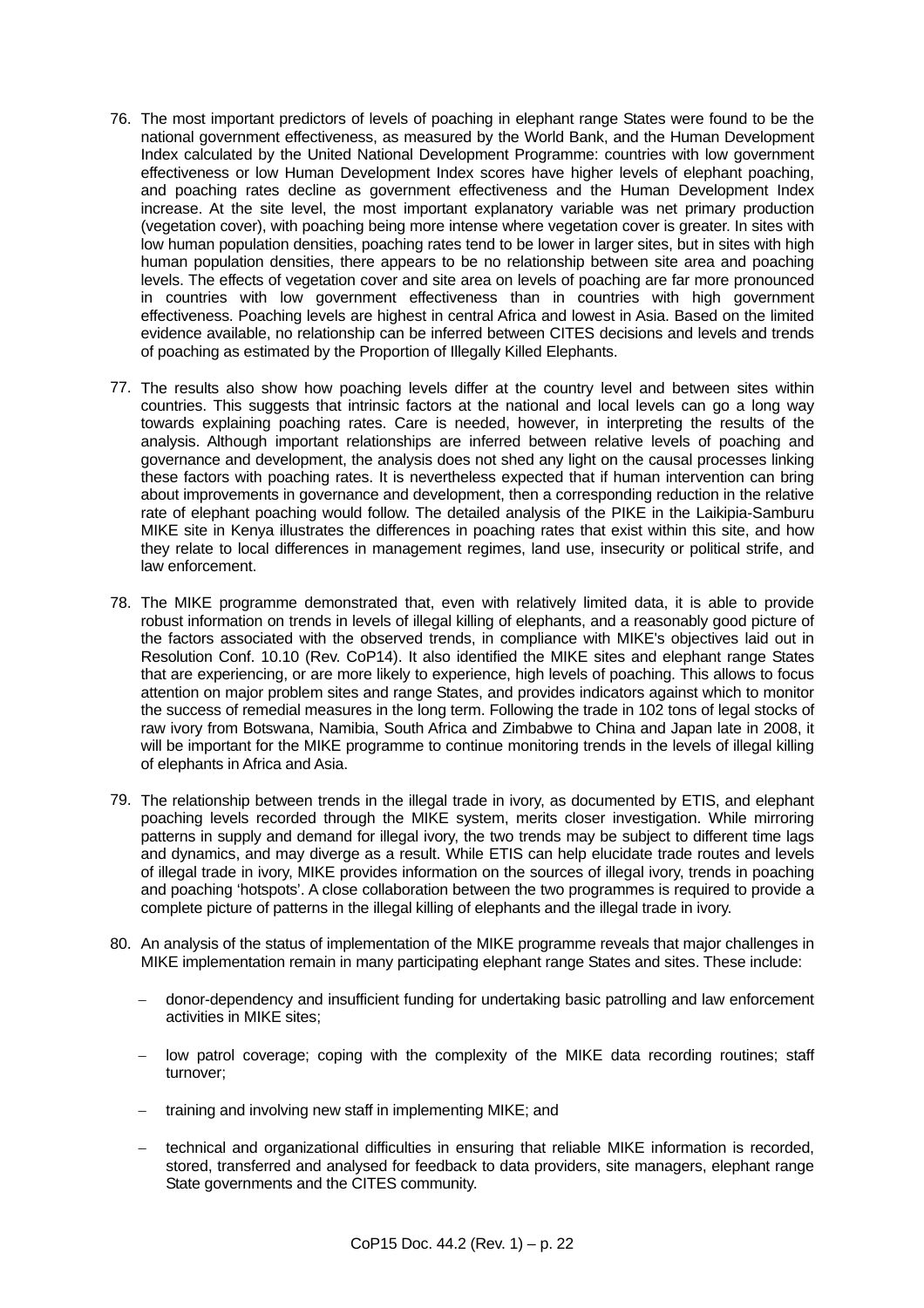Generally, the above challenges appear to be greatest in central and west Africa and in Southeast Asia, regions which arguably might benefit most from MIKE capacity-building activities and the information that MIKE can provide to help improve elephant conservation and site management.

- 81. It is expected that many of the challenges indicated above will be alleviated through a simplification of the data collection and reporting routines, and perhaps also through an expansion of the scope of monitoring to ensure that data collected can be analysed at the site and national levels, and usefully utilized for adaptive management at the local level. To this end, the MIKE programme has, in collaboration with its TAG, identified and begun the deployment of robust and low-cost technologies for the capture, storage, analysis and transfer of MIKE data. This involves, for example, the deployment of MIST, a time-tested and user-friendly conservation area management information system that is broadly applicable to all wildlife and the full range of management activities in sites and protected areas, and not only to elephants and the illegal killing thereof.
- 82. The MIKE programme has furthermore continued to implement a variety of capacity-building activities and initiatives during the last three years, ranging from supporting elephant surveys and facilitating logistics and communications of site officers to providing training in all aspects of MIKE, including law enforcement monitoring. It will be indispensable for these capacity-building and training activities to continue in order to ensure a successful implementation of a simplified and more effective MIKE system.
- 83. In addition, an ongoing and, where possible, expanded capacity-building effort will be required if the consistency, commitments and long-term sustainability of MIKE are to be ensured. Experience has shown that successful implementation of wildlife monitoring programmes requires close and constant supervision on the ground and support over long periods of time before they can become self-sustaining and locally institutionalized. An international wildlife monitoring system with the objectives and characteristics of MIKE further requires strong and effective central coordination to ensure that procedures, data formats and analysis remain compatible across sites, countries and continents.
- 84. Currently, support for these activities is mainly provided through a MIKE Central Coordination Unit, four Subregional Support Units in Africa and consultants in Asia. The existing Units are adequately funded until 2011 only; and efforts to re-establish MIKE Subregional Support Units in Asia are ongoing but have not yet been successful. The absorption of the activities of these Units within the regular CITES budgets and structures is an objective that remains under active consideration, but that looks difficult in the face of declining budgetary provisions at the Secretariat. If this were to remain the case, it would seem that the MIKE programme would continue to depend heavily on external funding which, for institutionalized long-term monitoring programmes, is not advisable.
- 85. Partnerships with experienced non-governmental organization that work in MIKE sites and, where existing, with local stakeholders and strong site-based government agencies, have proven to be essential for providing oversight for the adequate conduct of MIKE at the site level. These local partnerships are also important because of the Convention's limited institutional capacity to undertake *in situ* conservation activities and address issues that are not directly related to international trade in CITES-listed species.
- 86. Although the objectives, scope and general *modus operandi* of MIKE are specified in Resolution Conf. 10.10 (Rev. CoP14), it seems important to explore ways to develop and strengthen the MIKE system further and render it as sustainable, useful and relevant as possible. This is one of the reasons why the Secretariat proposes to review the Resolution in consultation with the MIKE-ETIS Subgroup of the Standing Committee and TRAFFIC. The MIKE programme and the TAG have therefore also initiated discussions on the system's technical future in terms of coverage, design, outputs, effectiveness, practicality and simplification. This addresses issues such as the minimum activities and information required to meet MIKE's current objectives, and the scientific conditions under which MIKE could operate in a more pro-active manner to help predict circumstances and situations that might encourage elephant poaching, or to asses quickly the seriousness of illegal killing of elephants and the impact of remedial measures.
- 87. The sustainability of MIKE as a long-term monitoring and capacity-building tool depends on longterm commitments from all the participating elephant range States to continue implementing the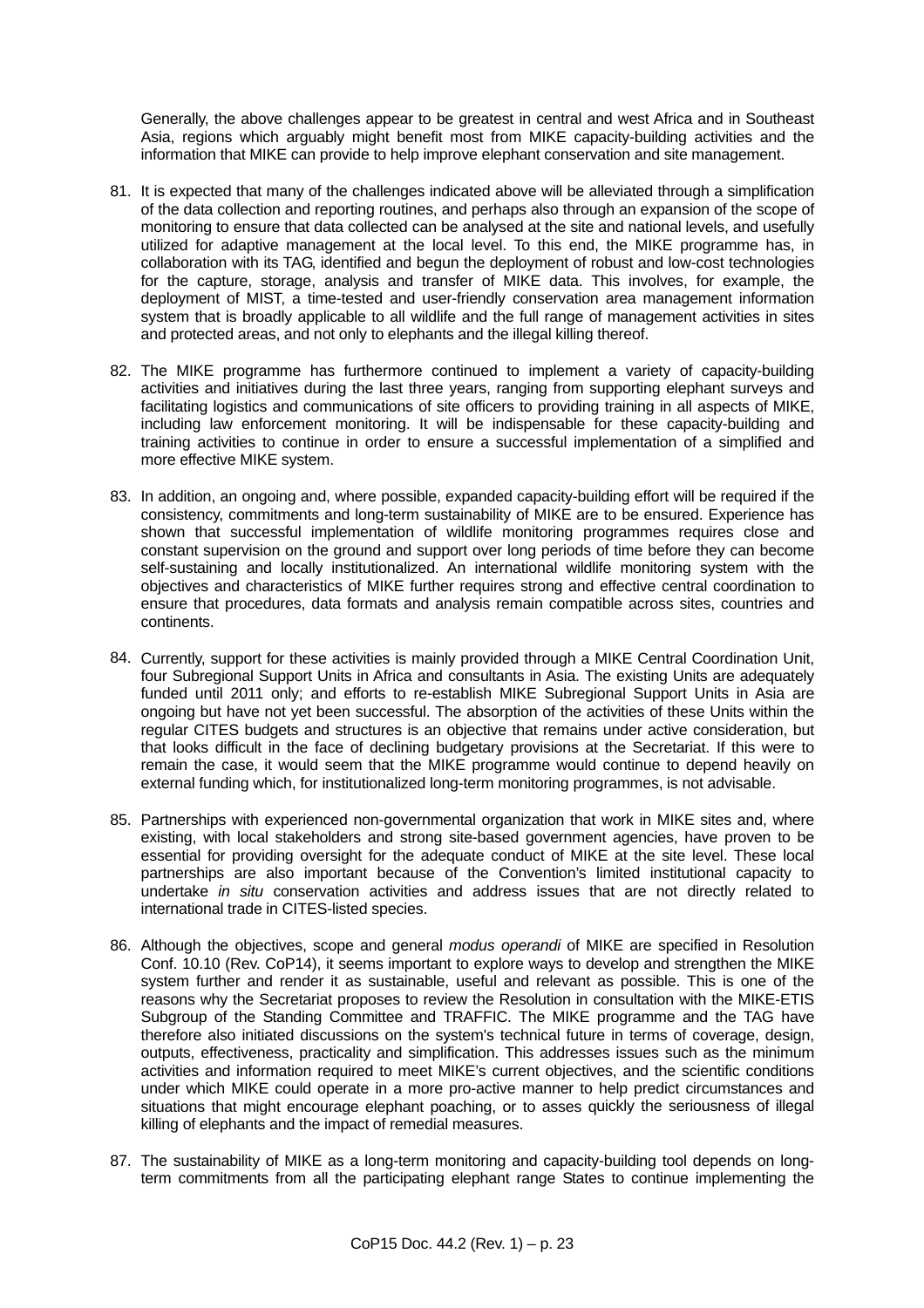scheme, and to allocate financial and staff resources to sustain it after external funding has ceased. This includes maintaining an adequately trained and equipped cadre of MIKE-trained rangers and staff in each site; ensuring that data of sufficient quantity and quality are collected for meaningful analysis and effective decision-making; and absorbing the costs of continuing MIKE monitoring activities through recurrent budgets or funding strategies. The evaluation of the implementation of the MIKE programme in range States suggests that this is likely to remain challenging in the foreseeable future for a considerable number of sites and countries.

### Recommendations

- 88. The Conference of the Parties is requested to take note of this report, recognizing that the MIKE programme provided information on trends in the illegal killing of elephants and on factors associated with the observed trends, and that its further implementation will require substantial resources, as well as a strong commitment from elephant range States and all other stakeholders.
- 89. As explained in document CoP15 Doc. 18, the Secretariat proposes to adopt a decision providing for a review of Resolution Conf. 10.10 (Rev. CoP14) to update and, where necessary, amend the sections referring to MIKE and ETIS in consultation with the MIKE-ETIS Subgroup of the Standing Committee and TRAFFIC.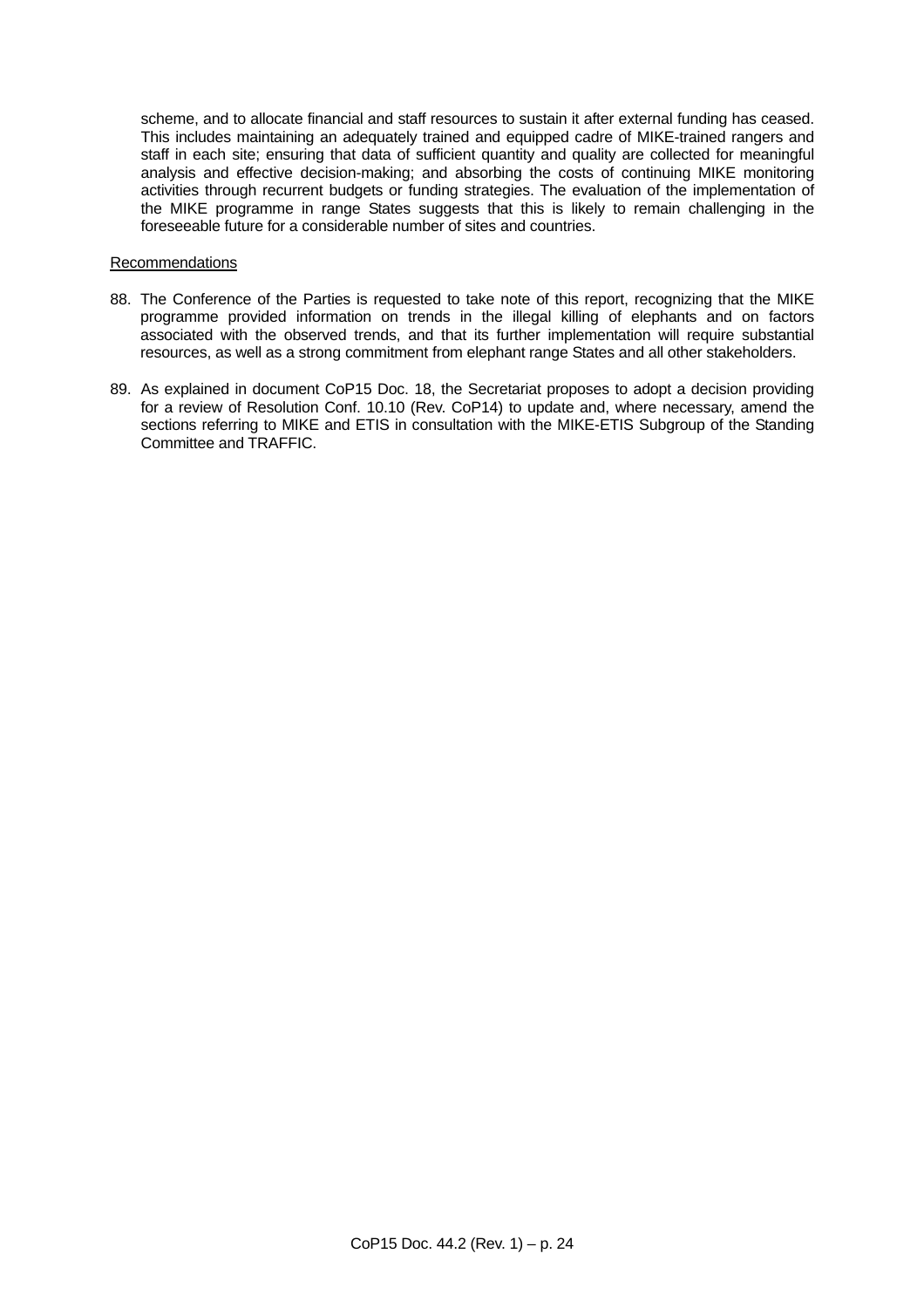*Proportion of illegally killed elephants (PIKE) and total numbers of carcasses encountered (in brackets) for each site-year combination. Blanks reflect site-year combinations for which no carcass reports were received. Where zero carcasses were reported, "- (0)" is shown.* 

| Sub-<br><b>Region</b> | <b>Country</b>                       | <b>Site</b>            | 2002      | 2003      | 2004      | 2005      | 2006     | 2007      | 2008      | 2009      |
|-----------------------|--------------------------------------|------------------------|-----------|-----------|-----------|-----------|----------|-----------|-----------|-----------|
|                       | Cameroon (cm)                        | Boumba-Bek (BBK)       | 0.00(5)   | 0.68(19)  | 0.71(7)   | 1.00(3)   | 0.00(12) | 0.00(1)   | 0.00(1)   | 0.25(12)  |
|                       |                                      | Waza (WAZ)             |           | 0.33(3)   | 0.50(2)   | 0.50(2)   | 0.33(3)  | 0.00(1)   | 0.00(2)   | 1.00(1)   |
|                       |                                      | Bangassou (BGS)        |           | 1.00(3)   | 1.00(8)   |           |          |           |           |           |
|                       | Central African Republic (cf)        | Dzanga-Sangha (DZA)    |           | $-(0)$    | $- (0)$   | 0.89(9)   | 0.50(2)  | 0.50(2)   | 0.63(27)  | 0.30(10)  |
|                       |                                      | Sangba (SGB)           | $- (0)$   | 0.10(10)  | 0.00(1)   | $- (0)$   | $- (0)$  | $- (0)$   | 1.00(8)   | 1.00(3)   |
|                       | Chad (td)                            | Zakouma (ZAK)          |           | 0.65(34)  | 0.86(35)  | 0.27(11)  | 0.67(60) | 0.97(160) | 0.94(86)  | 0.80(15)  |
|                       | Congo (cg)                           | Nouabale-Ndoki (NDK)   |           | 0.63(8)   | 0.29(14)  | 0.75(4)   | 0.00(5)  | 0.00(1)   | 0.25(4)   | 0.00(3)   |
| Central Africa        |                                      | Odzala (ODZ)           |           | 0.05(38)  | 0.53(36)  | 0.00(73)  | 0.00(1)  | 0.97(36)  | 0.53(17)  | 1.00(3)   |
|                       | Democratic Republic of Congo<br>(cd) | Garamba (GAR)          |           | 0.96(114) | 0.89(197) | 0.90(86)  | 0.94(34) | 0.50(14)  | 1.00(4)   | 1.00(6)   |
|                       |                                      | Kahuzi-Biega (KHB)     |           | $- (0)$   | $- (0)$   | $- (0)$   | $- (0)$  | $- (0)$   | $- (0)$   | $- (0)$   |
|                       |                                      | Okapi (OKP)            |           | 1.00(20)  | 0.90(10)  | 0.95(22)  | 1.00(5)  | 1.00(11)  | 0.67(3)   | 1.00(16)  |
|                       |                                      | Salonga (SAL)          |           | 0.00(2)   | 0.64(56)  | 0.25(4)   | $- (0)$  | $- (0)$   | $- (0)$   | 0.22(9)   |
|                       |                                      | Virunga (VIR)          |           | $- (0)$   | $- (0)$   | 0.44(9)   | 0.33(3)  | 0.00(15)  | 1.00(63)  | 0.69(16)  |
|                       | Gabon (ga)                           | Lopé (LOP)             |           | 0.57(7)   | 0.25(4)   | $- (0)$   | 0.00(1)  | $- (0)$   | 0.00(1)   | 0.67(3)   |
|                       |                                      | Minkébé (MKB)          |           | 0.73(11)  | 0.92(13)  | 0.50(6)   | $- (0)$  | $- (0)$   | 1.00(4)   | 0.75(4)   |
|                       | Eritrea (er)                         | Gash-Setit (GSH)       | 0.00(3)   | 0.33(3)   | 0.00(1)   | $- (0)$   | 0.14(7)  | 0.50(4)   | 0.40(5)   | 0.50(6)   |
|                       | Kenya (ke)                           | Meru (MRU)             |           |           |           |           | 0.50(14) | 0.27(11)  | 0.38(13)  | 0.54(48)  |
|                       |                                      | Mount Elgon (EGK)      |           | 0.86(7)   | 0.71(7)   | 0.00(1)   | 0.40(5)  | 0.50(2)   | 0.50(2)   | 0.83(12)  |
|                       |                                      | Samburu Laikipia (SBR) | 0.38(159) | 0.18(195) | 0.31(128) | 0.17(160) | 0.14(96) | 0.24(97)  | 0.51(278) | 0.26(416) |
| Eastern               |                                      | Tsavo (TSV)            |           | 0.22(82)  | 0.29(65)  | 0.28(60)  | 0.17(88) | 0.20(56)  | 0.33(79)  | 0.17(363) |
| <b>Africa</b>         | Rwanda (rw)                          | Akagera (AKG)          |           |           | $- (0)$   | $-(0)$    | 0.00(1)  | $- (0)$   | $- (0)$   | $- (0)$   |
|                       | Uganda (ug)                          | Murchison Falls (MCH)  | $- (0)$   | 1.00(10)  | 0.50(2)   |           | 1.00(2)  | 0.50(2)   | 0.50(2)   | 0.60(5)   |
|                       |                                      | Queen Elizabeth (QEZ)  | 0.00(3)   | 1.00(1)   | 0.38(8)   | 0.00(1)   | 0.18(11) | 1.00(4)   | 0.44(9)   | 0.43(7)   |
|                       | Tanzania (tz)                        | Katavi (KTV)           |           | 0.75(12)  | 0.75(20)  | 0.50(6)   | 1.00(2)  | 1.00(2)   | 1.00(9)   | 0.80(5)   |
|                       |                                      | Ruaha Rungwa (RHR)     |           | 0.10(10)  | 0.17(6)   | 0.67(15)  | 0.89(9)  | 0.00(2)   | 0.67(3)   | 0.00(2)   |
|                       |                                      | Selous Mikumi (SEL)    |           | 0.22(9)   | 0.18(11)  |           |          | 0.42(103) | 0.59(90)  | 0.67(73)  |
|                       |                                      | Tarangire (TGR)        |           | 0.14(7)   | 0.00(11)  |           | 0.25(4)  | 0.20(5)   | 0.40(5)   | 0.87(15)  |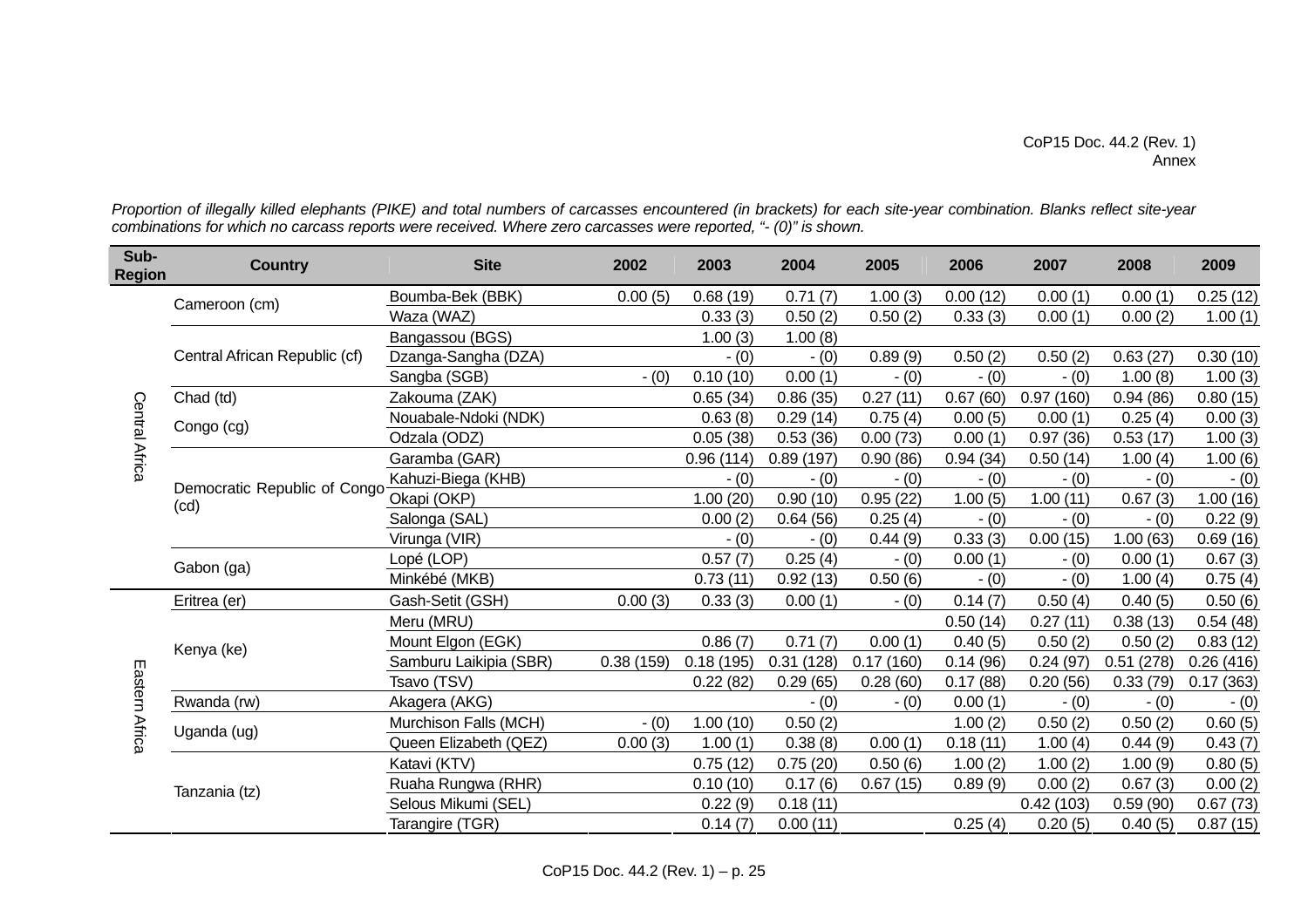| Sub-<br><b>Region</b> | <b>Country</b>     | <b>Site</b>         | 2002     | 2003     | 2004     | 2005      | 2006      | 2007      | 2008      | 2009     |
|-----------------------|--------------------|---------------------|----------|----------|----------|-----------|-----------|-----------|-----------|----------|
| Southern Africa       | Botswana (bw)      | Chobe (CHO)         | $- (0)$  | 0.00(59) | 0.07(73) | 0.05(153) | 0.10(111) | 0.14(101) | 0.04(113) | 0.18(79) |
|                       | Mozambique (mz)    | Cabora Bassa (MAG)  | 0.00(1)  | 0.33(3)  | 1.00(2)  |           |           |           |           |          |
|                       |                    | Niassa (NIA)        |          |          | 0.00(14) |           | 0.33(3)   |           | 0.88(16)  |          |
|                       | Namibia (na)       | Caprivi (CAP)       | 0.00(1)  | 0.25(8)  | 0.00(6)  | 0.25(4)   | 0.40(5)   | 0.00(5)   | $- (0)$   | 0.00(8)  |
|                       |                    | Etosha (ETO)        | 0.00(24) | 0.00(18) | 0.00(4)  | 0.00(25)  | 0.00(15)  | 0.00(25)  | 0.00(14)  | 0.00(5)  |
|                       | South Africa (za)  | Kruger (KRU)        | 0.00(1)  | 0.00(2)  | 0.00(18) | 0.00(35)  | 0.00(51)  | 0.03(34)  | 0.00(18)  | 0.06(18) |
|                       | Zambia (zm)        | South Luangwa (SLW) | 0.25(4)  | 0.63(8)  | 0.65(23) | 0.25(4)   | 0.77(35)  | 0.00(11)  | 0.88(8)   | 0.43(14) |
|                       | Zimbabwe (zw)      | Chewore (CHE)       | 0.37(19) | 0.30(10) | 0.21(14) | 0.00(20)  | 0.12(17)  | 0.79(14)  | 0.08(13)  | 0.58(12) |
|                       |                    | Nyami Nyami (NYA)   | 0.67(3)  | 0.29(7)  | 0.82(11) | 0.83(6)   | 0.67(3)   | 0.50(10)  | 0.90(20)  | 0.85(27) |
|                       | Benin (bj)         | Pendjari (PDJ)      | 0.00(1)  | 0.50(2)  | 0.33(3)  |           |           |           | 0.00(1)   | 0.88(8)  |
|                       |                    | W du Bénin (WBJ)    | 0.00(1)  | 0.00(1)  | 0.00(3)  |           |           |           |           | 0.00(1)  |
|                       | Burkina Faso (bf)  | Nazinga (NAZ)       | 0.00(1)  | $- (0)$  | 0.00(2)  | 0.00(3)   | 0.00(1)   | $- (0)$   | 1.00(4)   | 1.00(1)  |
|                       |                    | W du Burkina (WBF)  | 0.00(1)  |          | 0.00(1)  |           |           |           | 1.00(6)   | 1.00(2)  |
|                       | Côte D'Ivoire (ci) | Marahoué (MAR)      |          |          |          |           |           | 1.00(8)   | 1.00(1)   | 1.00(2)  |
|                       |                    | Taï (TAI)           |          |          | 1.00(2)  |           |           |           |           |          |
|                       | Ghana (gh)         | Kakum (KAK)         | 0.50(2)  | 0.00(6)  | 0.00(5)  |           |           | 0.00(1)   | 1.00(1)   | 1.00(1)  |
|                       |                    | Mole (MOL)          | 0.00(1)  | 0.50(2)  | 0.25(8)  | 1.00(3)   | $- (0)$   | 0.80(5)   | 1.00(2)   | $- (0)$  |
| West Africa           | Guinea (gn)        | Ziama (ZIA)         | $-(0)$   | 1.00(1)  | 1.00(2)  | $- (0)$   | $- (0)$   | 1.00(1)   | 1.00(4)   | 1.00(11) |
|                       | Liberia (Ir)       | Sapo (SAP)          |          |          |          |           |           | 1.00(1)   | 1.00(1)   | 1.00(3)  |
|                       | Mali (ml)          | Gourma (GOU)        | 0.00(3)  | 0.00(1)  | 0.00(1)  | 0.00(2)   | 0.00(3)   | 0.00(2)   | 0.00(2)   | 0.25(4)  |
|                       | Niger (ne)         | W du Niger (WNE)    | 1.00(1)  | 0.25(4)  | 1.00(2)  | $- (0)$   | $- (0)$   | $- (0)$   | $- (0)$   | 1.00(2)  |
|                       | Nigeria (ng)       | Sambisa (SBS)       |          | 0.33(3)  | 0.50(2)  |           |           |           |           |          |
|                       |                    | Yankari (YKR)       | 0.00(6)  | 0.25(4)  | 0.60(5)  | 0.00(2)   |           |           |           |          |
|                       | Senegal (sn)       | Niokolo-Koba (NKK)  | $- (0)$  | 0.00(1)  |          |           |           |           |           |          |

*\**

*Data for Yankari in 2008 and 2009 were excluded due to unresolved discrepancies in the data reported.*